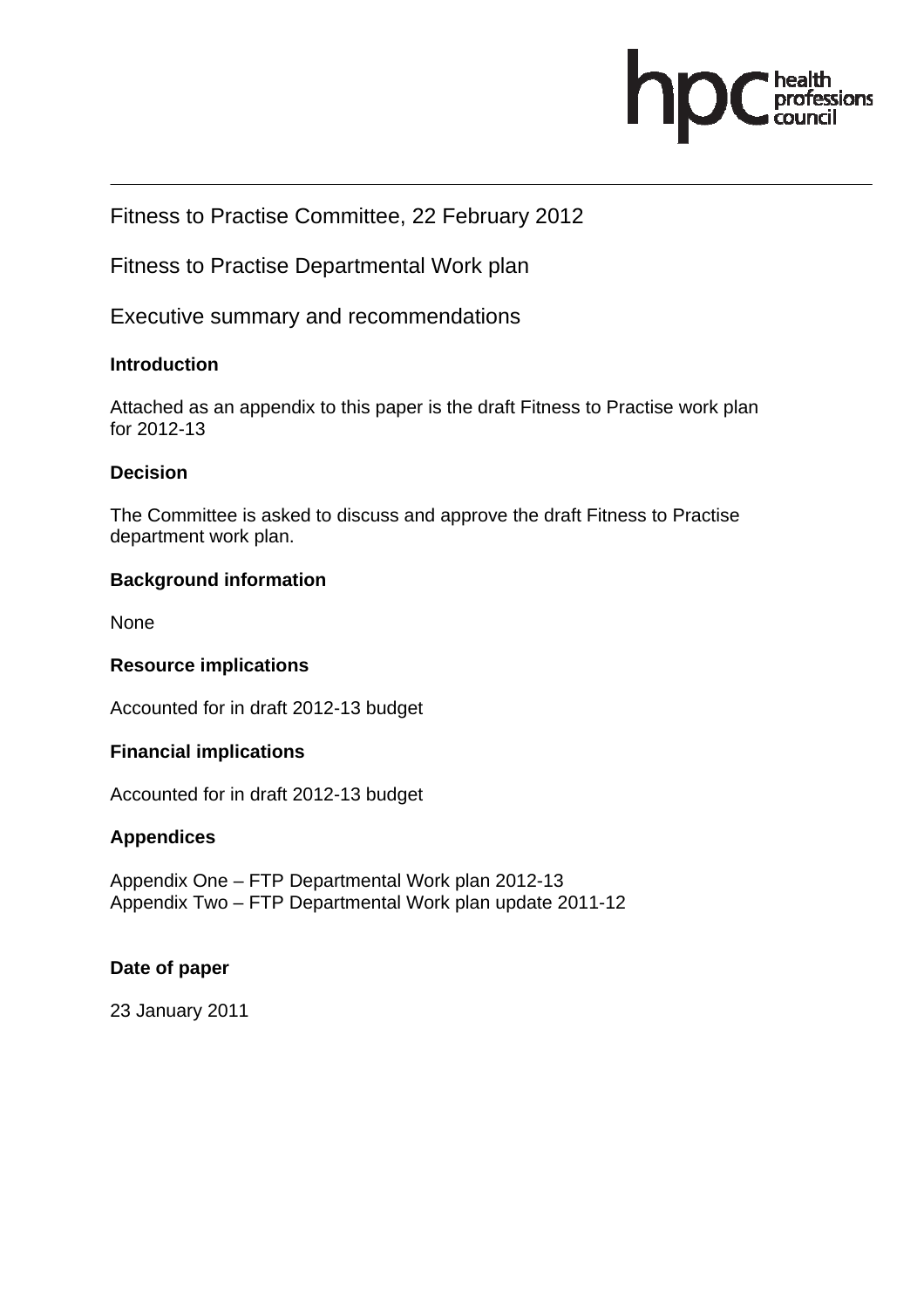# **Fitness to Practise Workplan 2012-13**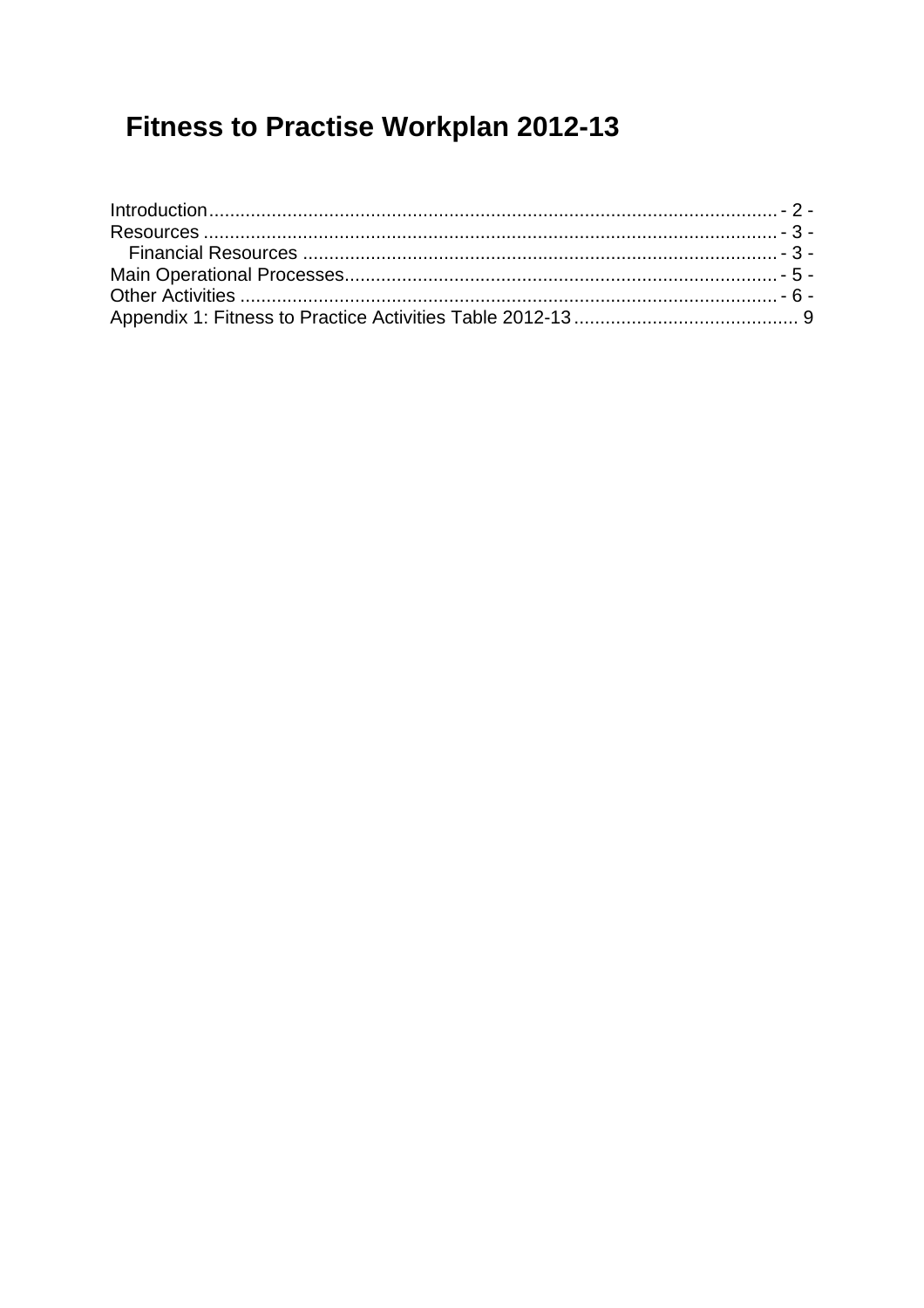### **Introduction**

This document sets out the resources, responsibilities and priorities for the financial year April-March 2012-2013. It addresses how the Fitness to Practise department will grow, develop, improve and progress and provides a basis against which the work of the Fitness to Practise department can be planned and measured.

As in previous years, the Fitness to Practise department due to the nature of its work will also have to manage high profile cases which will attract media interest, respond to High Court appeals and manage allegations which require an interim order. It is important that departmental planning allows for timely responses to unpredictable situations when they arise. This year also sees the transfer of the regulatory responsibilities of the General Social Care Council to the HPC with a comprehensive project plan in place to ensure the effective transfer.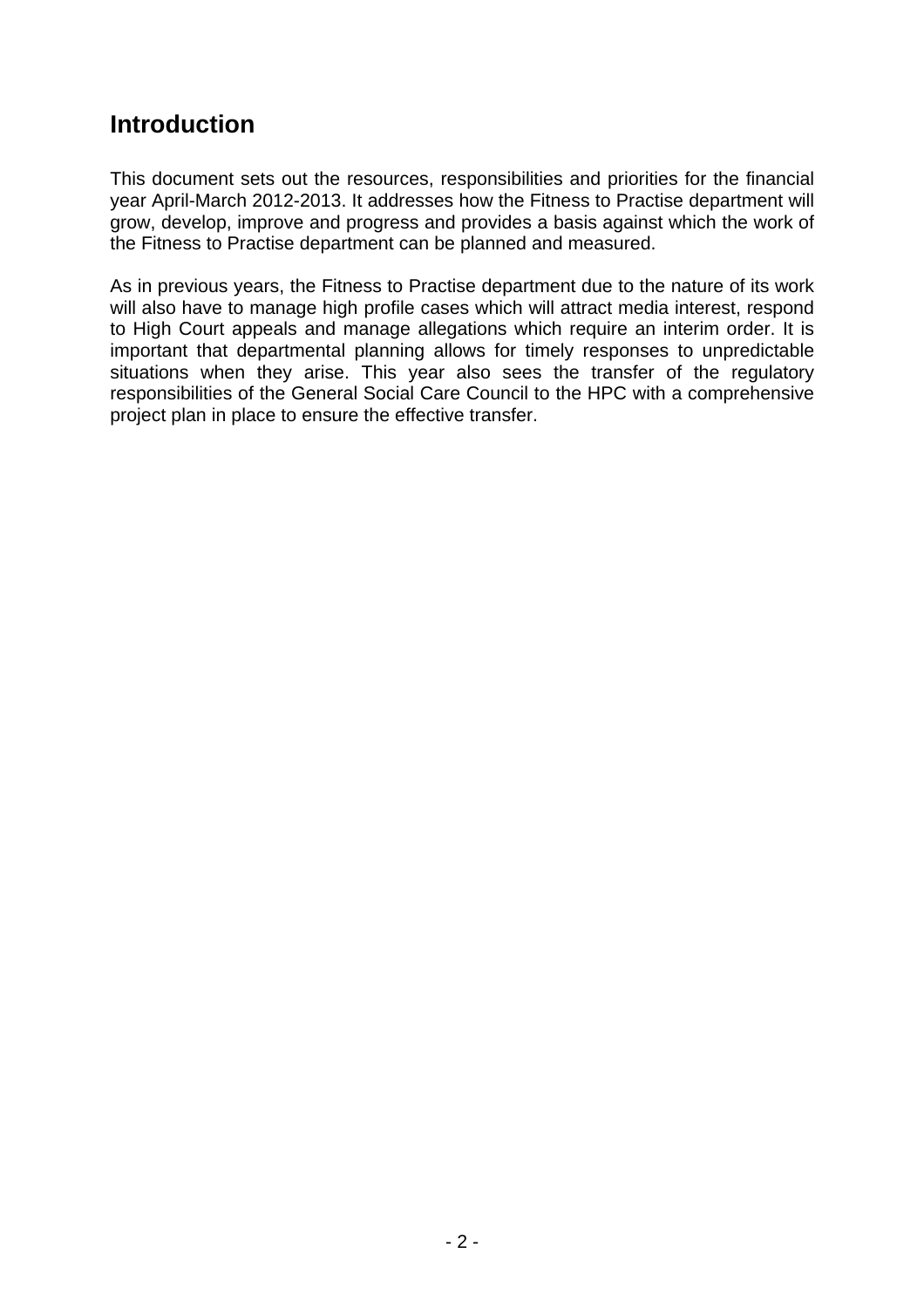### **Resources**

### **Human Resources**

It is anticipated that the fitness to practise directorate will increase from a permanent headcount of 43 employees in 2011-2012 to a permanent headcount of 68 employees in 2012-13. This increase in headcount takes into account both the requirements to manage the work load associated with the existing 15 professions regulated by the HPC and the future regulation of social workers in England. The proposed future structure will help to ensure that the organisation of the directorate will remain fit for purpose in the coming years. The proposed new structure provides for the recruitment in the coming years of the new posts of:

- Head of FTP Assurance and Development
- Head of Investigations
- Head of Licensing
- Hearings Team Leader
- Mediation Manager
- PA to the Heads of FTP Functions
- Case Support Team Manager
- Case Advancement Team Manager
- Case Managers Advancement Team
- FTP Assurance and Development Officer

#### **Financial Resources**

It is anticipated that there will be a fitness to practise budget of approximately £9.8 million.

#### **Forecasting**

The forecast for 2012-13 also includes cases transferred to the future HCPC from the GSCC and new cases concerning social workers in England.

This budget is based on an estimated 1458 new allegations being received in 2012- 2013. It is anticipated that case managers will manage approximately 2461cases over the course of the financial year (this figure includes a carry-over of cases from 2011-12 and a number of cases transferred from the GSCC to the future HCPC).

It is anticipated that there will be approximately 1300 days of hearing in 2012-2013 (comprising of full hearings, consent applications, interim orders, review hearings, investigating panels and registration appeal panels). It is anticipated that approximately 370 cases will be concluded in 2012-2013. The budget is based on hiring external venues outside of London as hearings are also held in Northern Ireland, Scotland, Wales and other English venues every year.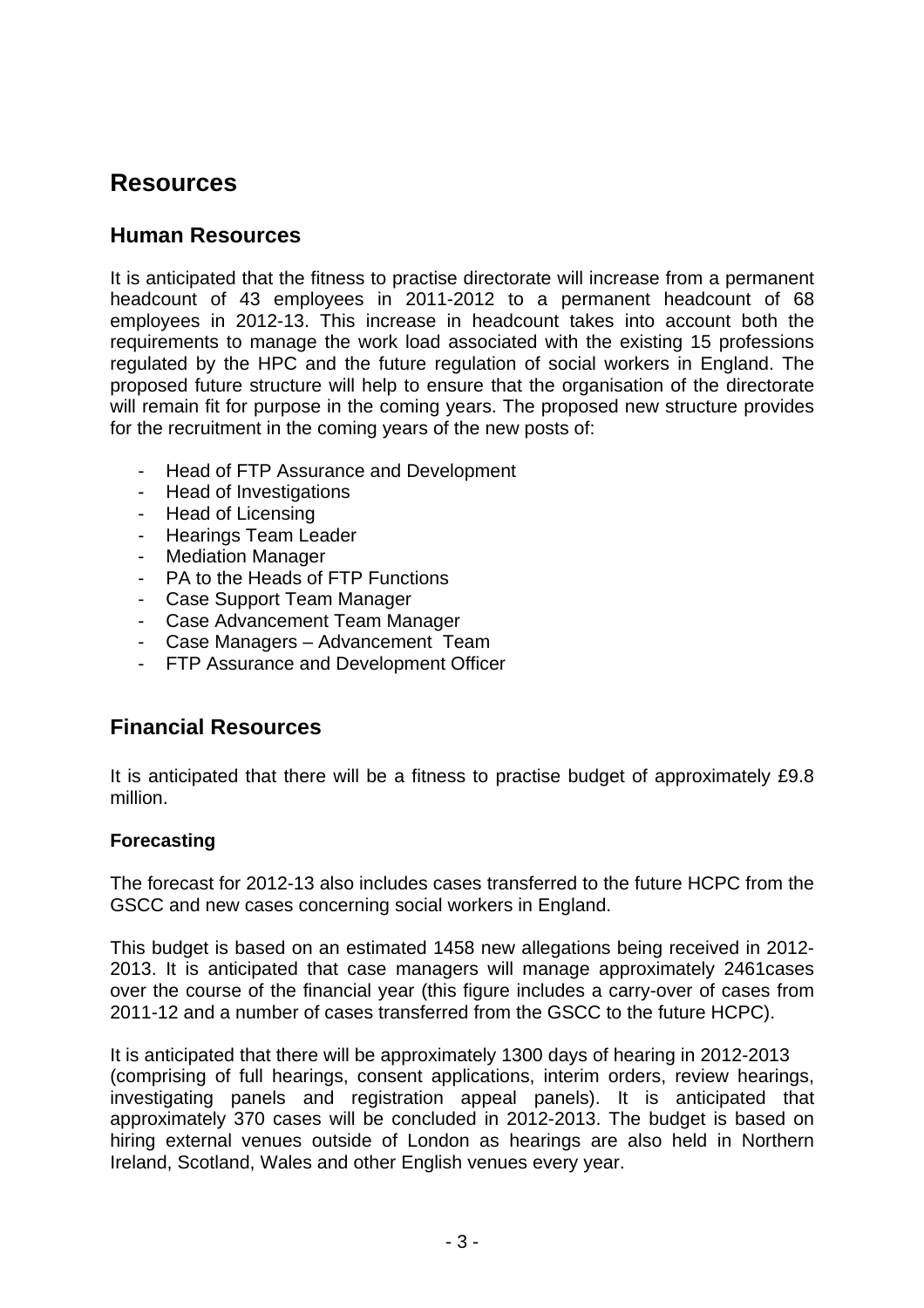The budget estimate also includes CHRE and registrant appeals to the High Court, appeals against registration appeal decisions, protection of title field work and other tribunal related works. The costs of appeals that were made in previous financial years and but not concluded are also included in the 2012-2013 budget.

The budget is also predicated on fitness to practise case managers presenting interim orders, Article 30 review hearings, consent applications and some conviction FTP cases. Case Managers present all investigating panel and health and character cases to the investigating/registration panel.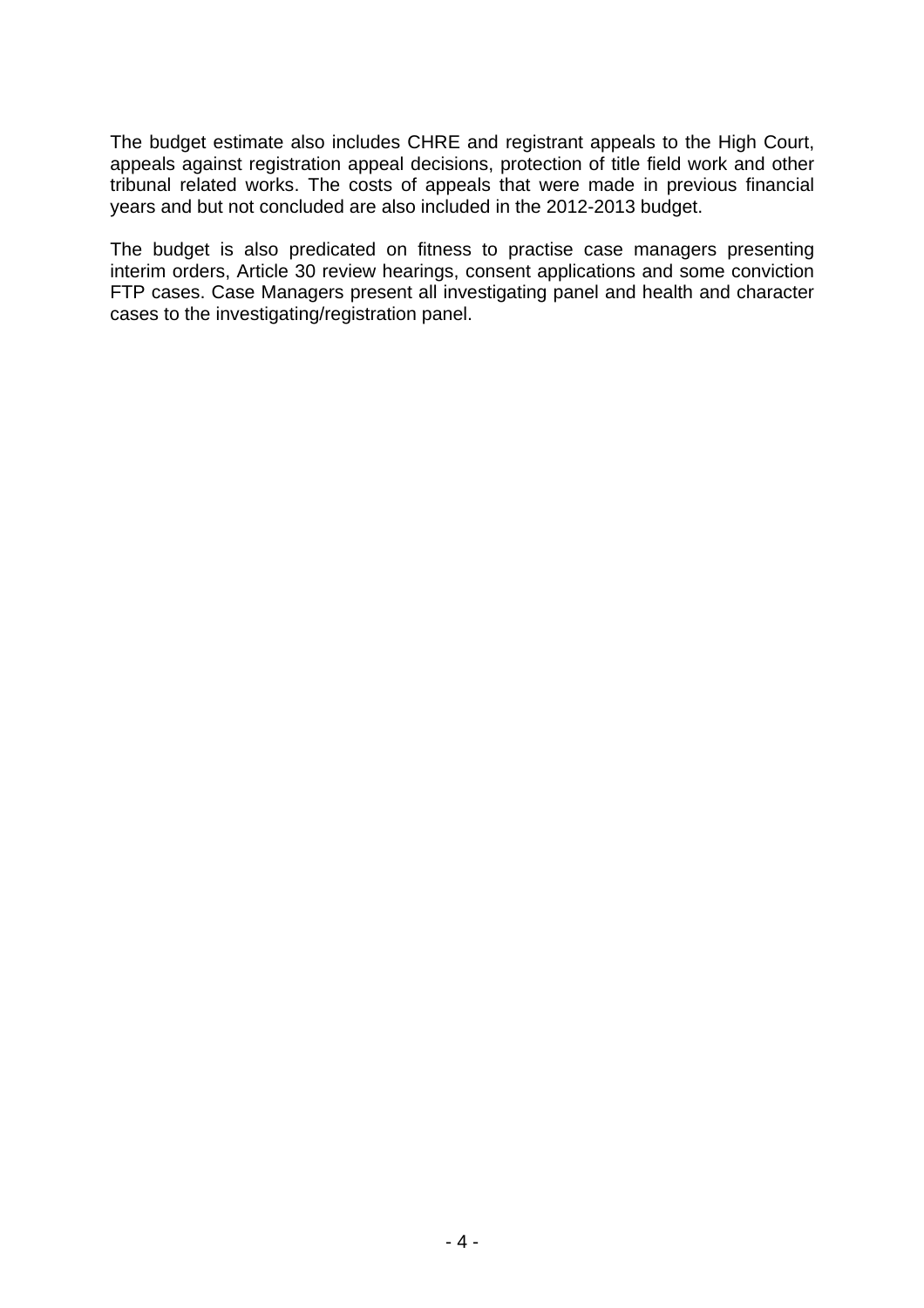### **Main Operational Processes**

There are five main processes which generate the majority of the department's work. These are listed below. This work plan will be amended accordingly in line with increased operational requirements.

#### **1. Fitness to Practise Allegations**

The investigation of allegations to the effect that a registrant's fitness to practise is impaired and the management of cases through to their conclusion. This includes witness liaison, instructing lawyers and preparing and presenting cases at investigating, interim order, final and review stage.

#### **2. Hearings Management**

The organisation and scheduling of all fitness to practise and registration appeals hearings and all follow up work related to hearing outcomes

#### **3. Health and Character Declarations management**

The process by which HPC manages declarations from registrants and applicants on admission, readmission and renewal to the register.

#### **4. Prosecutions of Offences**

The investigation and management of offences under Article 39 of the Health Professions Order 2001. This includes field investigation and prosecuting offences in the magistrates court.

#### **5. Registration Appeals**

The management of cases where an applicant or registrant has appealed against a registration decision.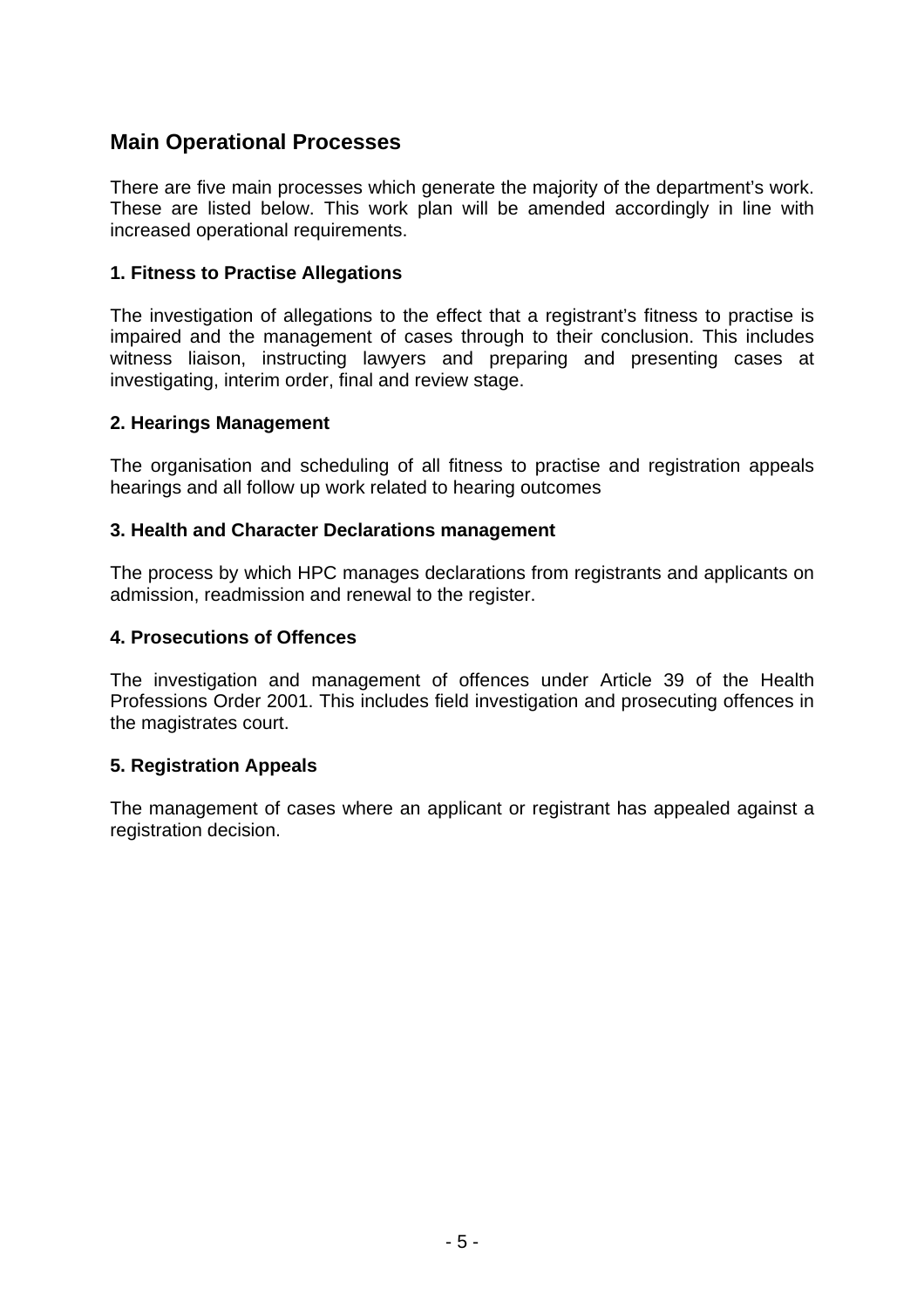### **Other Activities**

There are a number of other areas and activities which support and affect the processes operated by the Fitness to Practise department. The following paragraphs summarise these activities.

#### **1. Publications**

A number of publications are produced by the fitness to practise team – ranging from the fitness to practise annual report and brochures explaining the processes, through to practice notes on interim orders and allegations, and other documents such as those explaining the registration appeals process. These documents are updated and reviewed regularly.

#### **2. Website**

The department is responsible for information provided on the HPC website regarding fitness to practise hearings as well as the information online about the fitness to practise and protection of title processes.

#### **3. Panel recruitment, selection and training**

In 2021-12 the department will work with the Partners Team to appoint, reappoint, train and appraise panel members, panel chairs and legal assessors.

Review days will take place for Legal Assessors and Panel chairs. These review days are used to update legal assessors and panel chairs on regulatory law updates, provide feedback on CHRE learning points and look at ways to improve decision making.

The department will continue to design and deliver the training of all new panel members, including two day training sessions for all new panel members, and the ongoing programme of refresher training for existing partners. We will continue to send quarterly updates to all partners in the form of a newsletter on the work of the department and other relevant updates.

#### **4. Committee Work**

We will continue to work with the Fitness to Practise Committee, Education and Training Committee, Finance and Resources Committee and Council as appropriate.

#### **5. Liaison with stakeholders**

We will continue to work with all stakeholders (including employers of registrants) to improve understanding and accessibility and feedback trends that have arisen out of fitness to practise cases. The department will continue to support the Communications department with representation at conferences and employer events and will continue to present to relevant stakeholders on the fitness to practise process. We will continue to be involved in advisory groups (such as those run by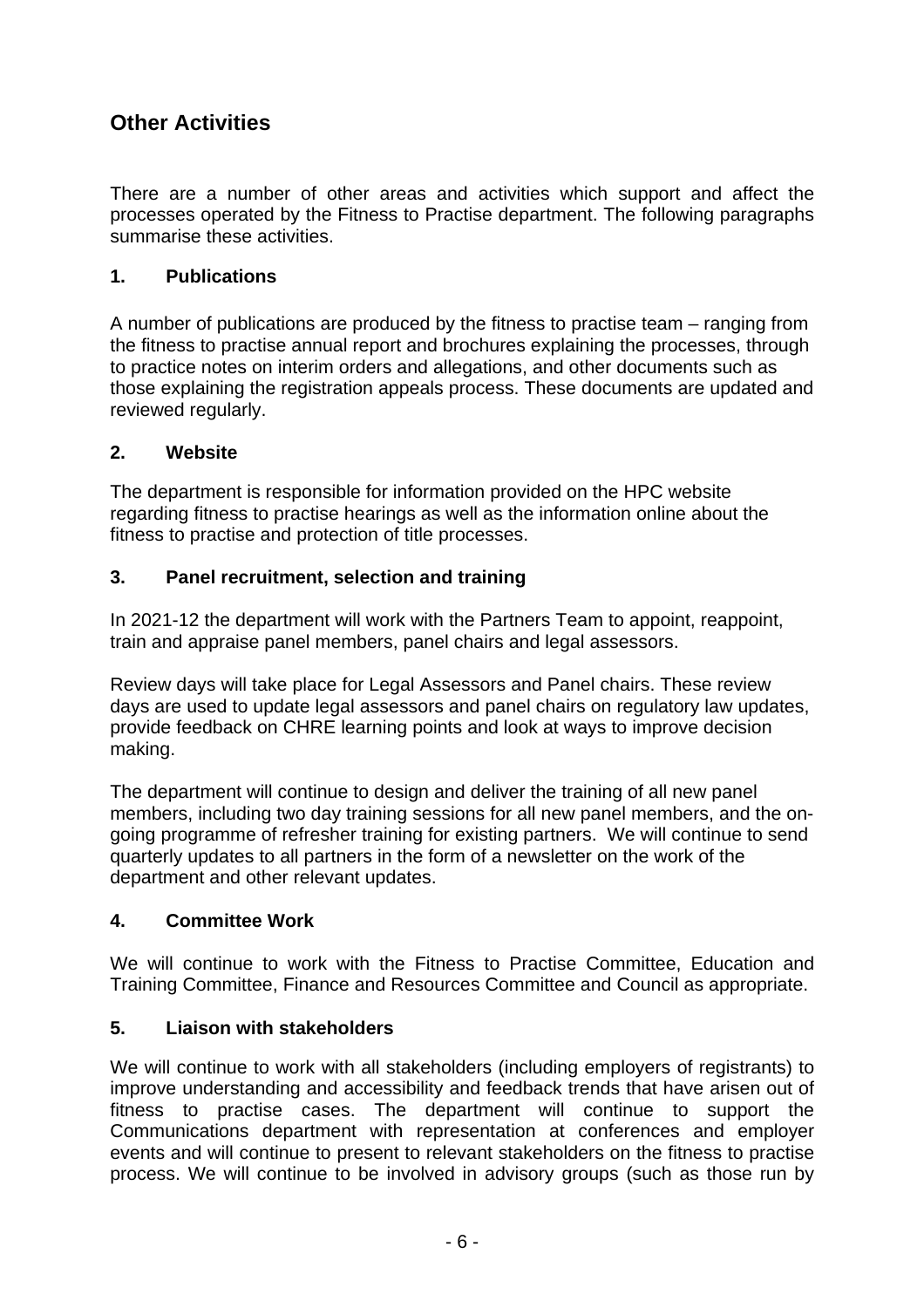CHRE and the Department of Health) and quarterly meetings with Unions and Professional Body groups.

#### **6. Transfer of new professions**

We will work to ensure the effective and efficient handover of conduct cases from the General Social Care Council

#### **7. High Court cases**

We will continue to manage high court cases – this includes both cases when registrants appeal the decision to find their fitness to practise impaired and/or impose a sanction and when CHRE refer a case in accordance with Section 29(4) of the National Health Service Reform and Health Care Professions Act 2002. We will ensure that we disseminate outcomes as appropriate and make any necessary changes or improvement to fitness to practise processes.

#### **8. Supplier Management**

We will closely manage our relationship with all our key suppliers, including keeping under review our contracts and service level agreements with these suppliers

#### **9. Major Projects**

Members of the fitness to practise department will also contribute to and be on the project team for the following projects:

- Fitness to Practise Case Management System
- Transfer of the regulatory functions of the General Social Care Council
- Partner systems review
- Finance system upgrade
- Regulation of traditional Chinese medicine practitioners and herbalists
- Setting up and maintaining voluntary registers.

#### **10. Other**

We will work with the Registrations department to ensure that common areas of work are effectively managed.

We will also work with policy and standards department in responses to consultations, the CHRE performance review and in providing statistical information for research and work that that department is undertaking.

We will also continue with reviewing cases to determine whether a referral to the ISA or Barring Board is necessary and respond to requests for information from those organisations as appropriate.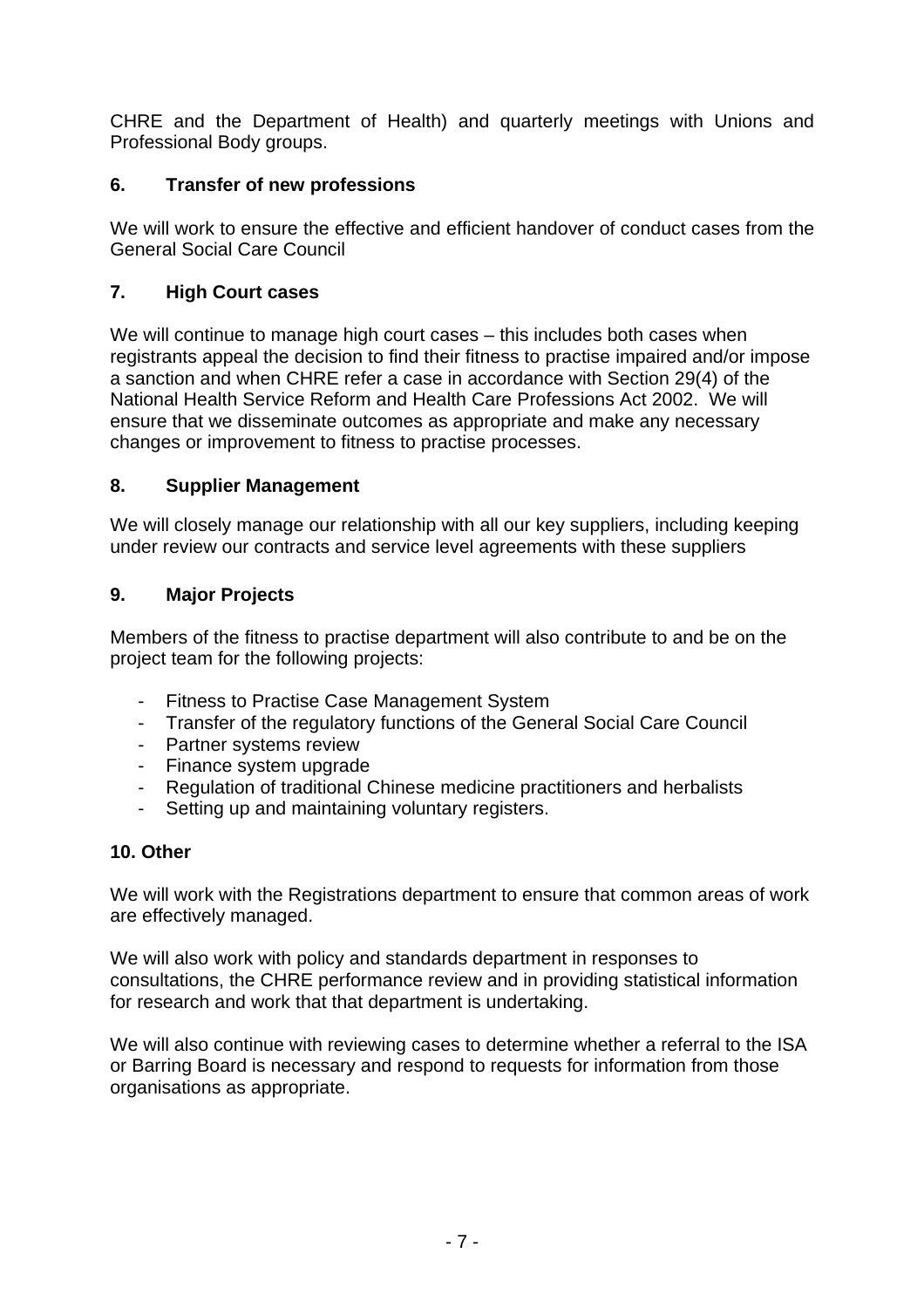### **Achieving the Fitness to Practise Department Objectives 2012-2013**

The headline objectives for 2012-2013 are broadly the same as previous years but with different tasks to meet the objectives. Those objectives are as follows:

- **Ensure accessibility and improve communication and information provision –** we will continue to look at ways in which we can ensure that all stakeholders that come into contact with any element of the work of the Fitness to Practise Department receive a high quality of information and service.
- **TEffective Management and Development of Legislative and New Operational requirements –** There are a number of legislative and operational projects and developments which will require the input, involvement and leadership of the fitness to practise department in 2012-2013 We will endeavour to ensure that those projects and developments are managed within agreed timescales.
- **Consistent and effective decision making –** We will endeavour to continue to improve the quality, consistency and effectiveness of decision making, both by panels and members of the department.
- **Ensure processes and procedures are working to their best effect –** We will continue review our way of working to ensure we meet the HPC's goal to ensure public protection whilst balancing the human rights of registrants.
- **Ensure effective management or resources –** We will undertake further activities to ensure we manage effectively the resources in place to support the work of the department.
- **Ensure effective management or risk –** The Fitness to practise directorate manages a number of risks in relation to its functions. We will ensure we will continue to manage these risks appropriately.

#### **Equality and Diversity Impact Assessment**

We will ensure that as we complete our work plan and review the policies and procedures that are in place, we will ensure we will take into account any issues that could have an adverse impact and mitigate against this.

We will continue to aim to improve accessibility to the fitness to practise process.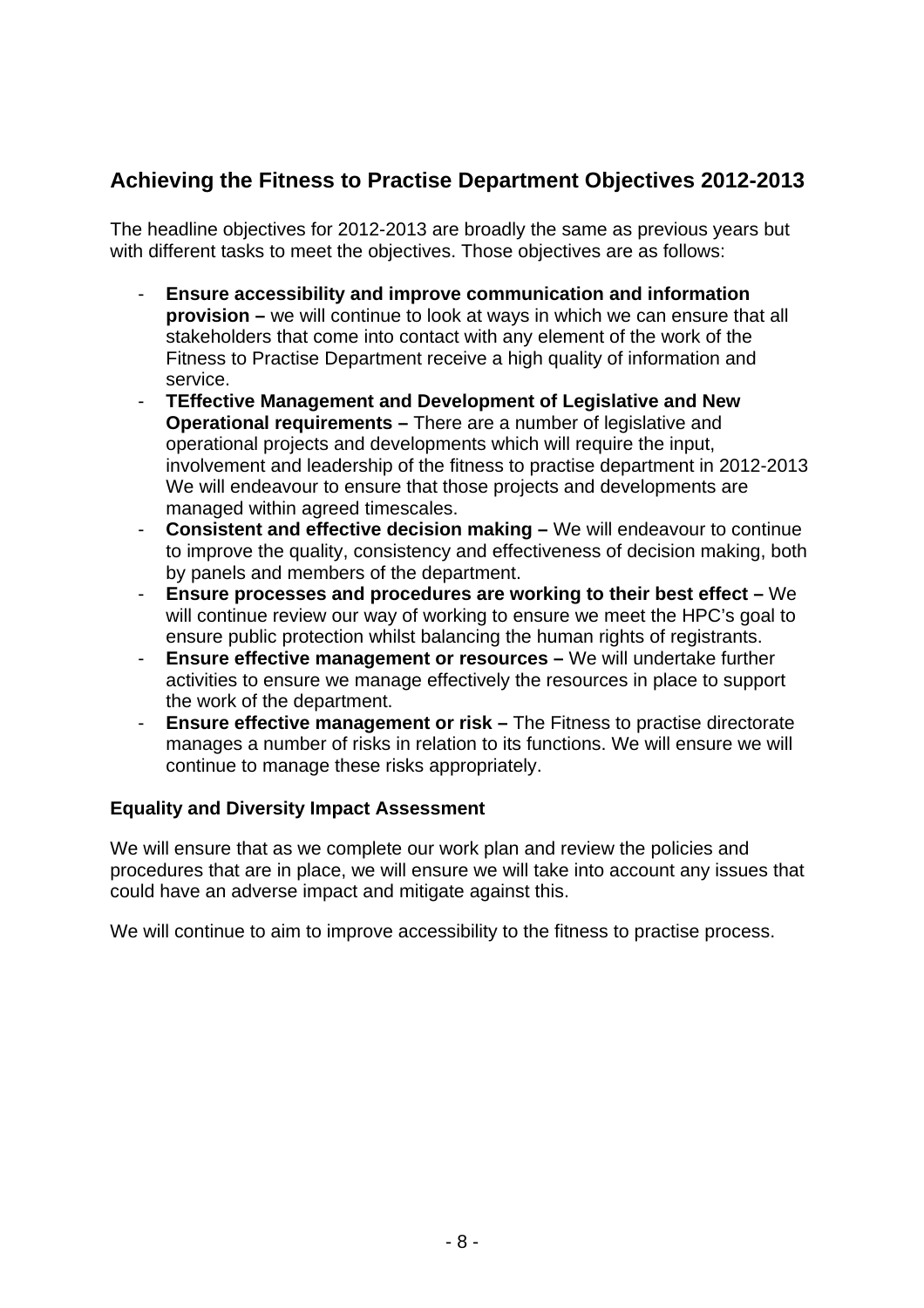### **Fitness to Practice Activities Table 2012-2013**

### **Ensure accessibility and improve communication and information provision**

| <b>Activity</b>                                    | <b>Rationale</b>                                                            | <b>Description</b>                                                    | <b>Timescale</b>                                                                                     | Role(s)<br>responsible    |
|----------------------------------------------------|-----------------------------------------------------------------------------|-----------------------------------------------------------------------|------------------------------------------------------------------------------------------------------|---------------------------|
| <b>Fitness to Practise</b><br><b>Annual Report</b> | Legislative requirement                                                     | Production of 2012-2013 Fitness to<br><b>Practise Annual Report</b>   | April -June<br>2012 write<br>report<br>26 May<br>$2012 -$<br>seek<br>committee<br>approval<br>7 July | Investigations<br>Manager |
|                                                    |                                                                             |                                                                       | $2012 -$<br>seek<br>Council<br>approval<br>September<br>$2012 -$<br>publish                          |                           |
| Attendance at<br><b>Employer Events</b>            | Ensure awareness for<br>employers of how the<br>fitness to practise process | Attend and participate in the continuing<br>series of employer events | To be<br>confirmed                                                                                   | All                       |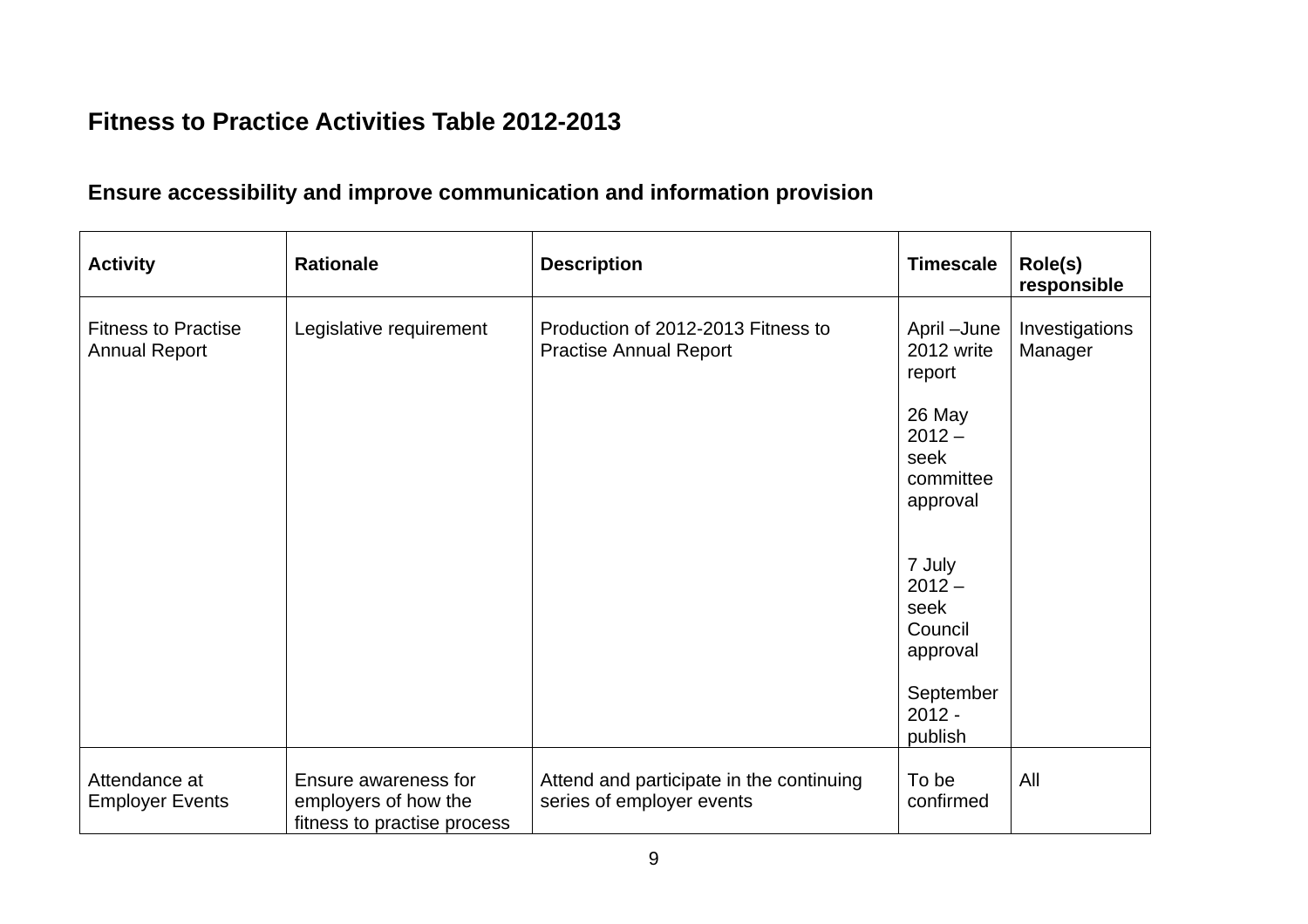| <b>Activity</b>                                                                                                              | <b>Rationale</b>                                                                                                                                              | <b>Description</b>                                                                                                                                         | <b>Timescale</b> | Role(s)<br>responsible                |
|------------------------------------------------------------------------------------------------------------------------------|---------------------------------------------------------------------------------------------------------------------------------------------------------------|------------------------------------------------------------------------------------------------------------------------------------------------------------|------------------|---------------------------------------|
|                                                                                                                              | works                                                                                                                                                         |                                                                                                                                                            |                  |                                       |
| Practice note review<br>and development                                                                                      | Aid to all parties involved in<br>fitness to practise<br>proceedings. To ensure<br>HPC proceedings remain<br>open and transparent to all<br>parties           | Ensure all practice notes are kept up to<br>date, remain fit for purpose and take<br>account of relevant High Court or Court of<br><b>Appeal Decisions</b> | On-going         | Director of<br>Fitness to<br>Practise |
| Stakeholder<br>management meetings                                                                                           | To continue to improve<br>awareness of the Fitness to<br>Practise process amongst<br>all stakeholders groups                                                  | To engage and attend meetings with all<br>relevant stakeholder groups                                                                                      | On-going         | All                                   |
| Continued liaison with<br>other departments $-$ in<br>particular,<br>Communications,<br>Registrations and<br><b>Partners</b> | Ensure effective liaison and<br>communication with other<br>departments to assist in<br>meeting the objectives of<br>the department and wider<br>organisation | Continued liaison with other departments,<br>in particular Communications,<br><b>Registrations and Partners</b>                                            | On-going         | All                                   |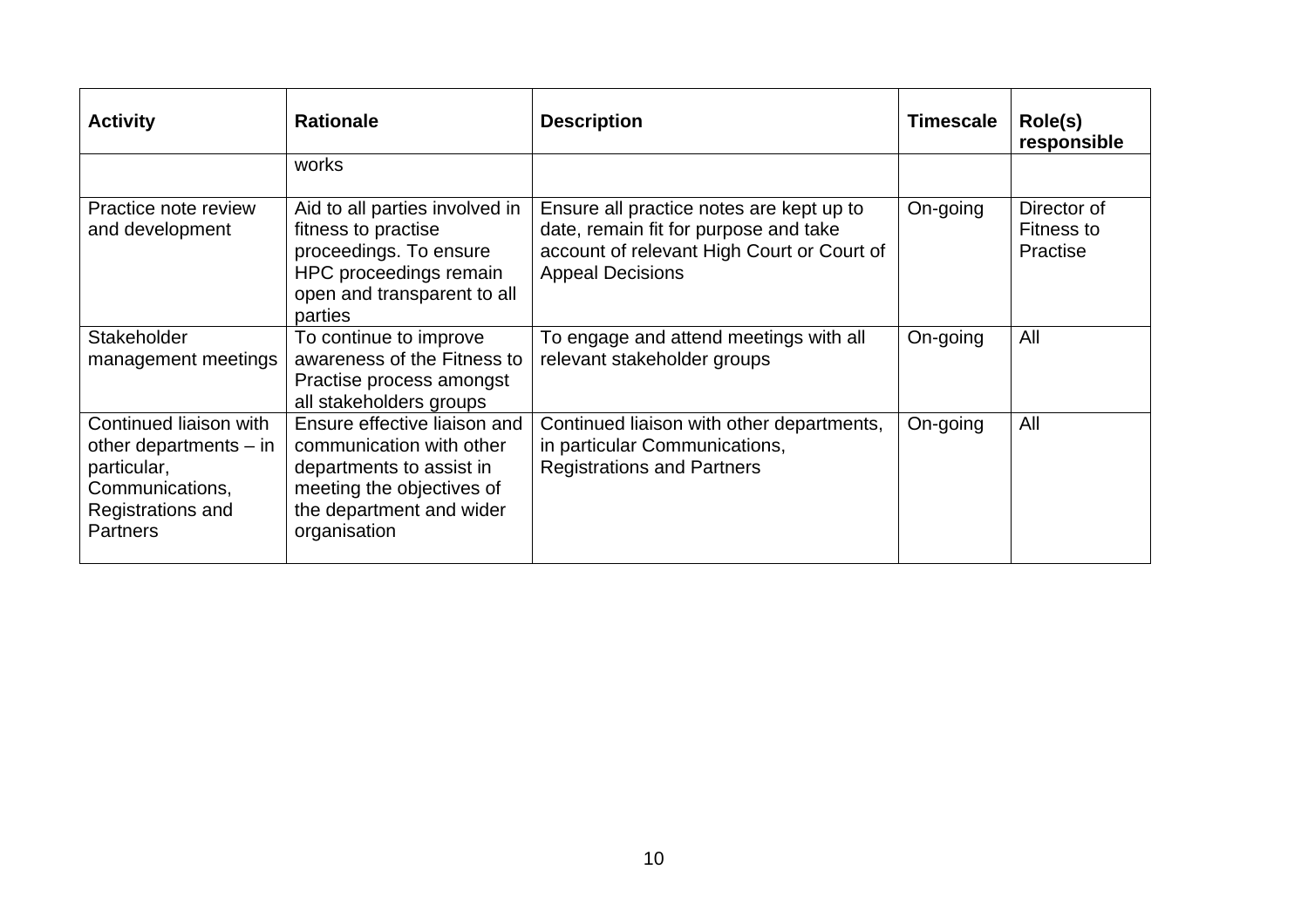# **Effective Management and Development of Legislative and New Operational requirements**

| <b>Activity</b>                                                                                                                                                       | <b>Rationale</b>                                                              | <b>Description</b>                                                                                                                                                                                                                                                                                     | <b>Timescale</b>        | Role(s)<br>responsible                                                                           |
|-----------------------------------------------------------------------------------------------------------------------------------------------------------------------|-------------------------------------------------------------------------------|--------------------------------------------------------------------------------------------------------------------------------------------------------------------------------------------------------------------------------------------------------------------------------------------------------|-------------------------|--------------------------------------------------------------------------------------------------|
| Implementation of<br>Case Management<br><b>System</b>                                                                                                                 | Ensure HPC is able to<br>continue to effectively<br>manage all types of cases | Go-live with the new case management<br>system in April 2012                                                                                                                                                                                                                                           | April 2012              | Case<br>Management<br>System<br><b>Project Team</b>                                              |
| Undertake<br>requirements of the<br>Protection of<br>Vulnerable Groups and<br>Safeguarding<br><b>Vulnerable Groups Act</b><br>and keep up to date<br>with any changes | Legislative requirement                                                       | Continue to refer cases as appropriate<br>Engage with the relevant stakeholders and<br>keep up to date with any changes in this<br>area                                                                                                                                                                | On-going                | Director of<br>Fitness to<br>Practise, Head<br>of Case<br>Management                             |
| Transfer of the<br><b>General Social Care</b><br>Council                                                                                                              | Legislative requirement                                                       | Continue to engage with GSCC<br>regarding the proposed transfer<br>Effective transfer of cases<br>Provide advice and guidance to the<br>GSCC on conduct case files<br>Organise appropriate training for the<br>team in preparation for the transfer<br>(see separate departmental training<br>section) | Until<br>August<br>2012 | Director of<br>Fitness to<br>Practise, Head<br>of Case<br>Management,<br>Head of<br>Adjudication |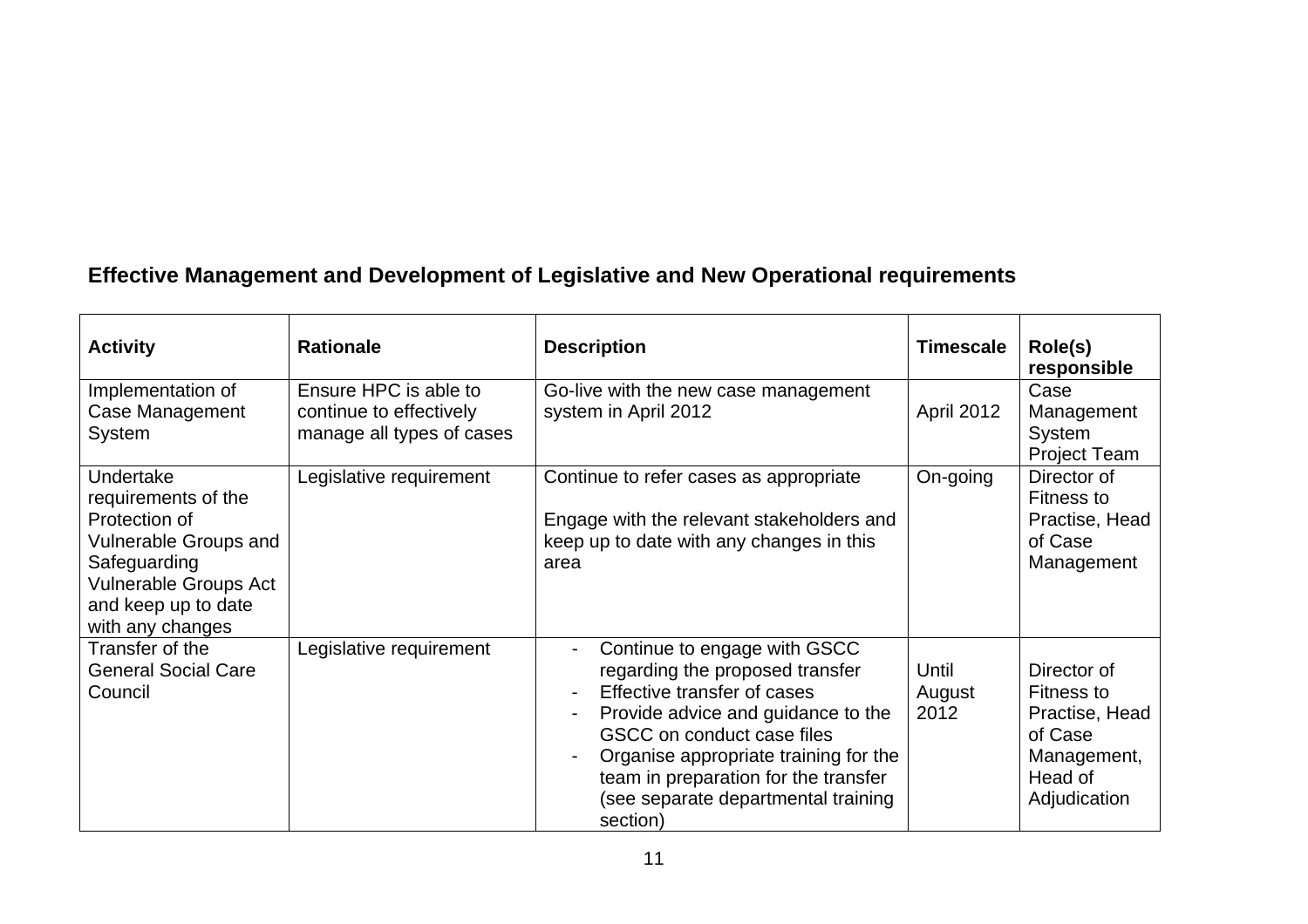| Herbalists and<br><b>Traditional Chinese</b><br>Medicine | Legislative requirement                                                                                                                                                        | Prepare an operational model of<br>licensing<br>Prepare training material<br>Prepare standard documents                                                                                                                                                                                                                                                                                                                                                                                                       | To be<br>defined       | Head of FTP<br>Assurance<br>and<br>Development                                                                                                      |
|----------------------------------------------------------|--------------------------------------------------------------------------------------------------------------------------------------------------------------------------------|---------------------------------------------------------------------------------------------------------------------------------------------------------------------------------------------------------------------------------------------------------------------------------------------------------------------------------------------------------------------------------------------------------------------------------------------------------------------------------------------------------------|------------------------|-----------------------------------------------------------------------------------------------------------------------------------------------------|
| <b>Modern and Efficient</b><br>Adjudication              | Ensure operational<br>processes are reviewed as<br>per the work plan prepared<br>following the publication of<br>CHRE's paper titled<br>'Modern and Efficient<br>Adjudication' | Put in place enhanced quality<br>assurance, case progression and<br>feedback mechanisms<br><b>Operational efficiencies</b><br>Wider use of consensual disposal<br>Post case to answer – settlement<br>conferences<br>Support mechanisms and advisory<br>services<br>Research and review a new model<br>of adjudication<br>Independent Adjudicative models<br>Review and implement enhanced<br>Case Management Techniques to<br>aid in the speedy conclusion of<br>cases<br>Fitness to Practise in the 'round' | Throughou<br>t 2012-13 | Director of<br>Fitness to<br>Practise, Head<br>of Case<br>Management,<br>Head of<br>Adjudication,<br>Head of FTP<br>Assurance<br>and<br>Development |
| Effective<br>communication within<br>the department      | To ensure that adequate<br>communication<br>methodologies are in place<br>in preparation for the on-<br>going growth of the<br>department                                      | Develop and enhance<br>communication methodologies<br>strategy                                                                                                                                                                                                                                                                                                                                                                                                                                                | Feb 2012-<br>Aug 2012  | Director of<br><b>Fitness to</b><br>Practise                                                                                                        |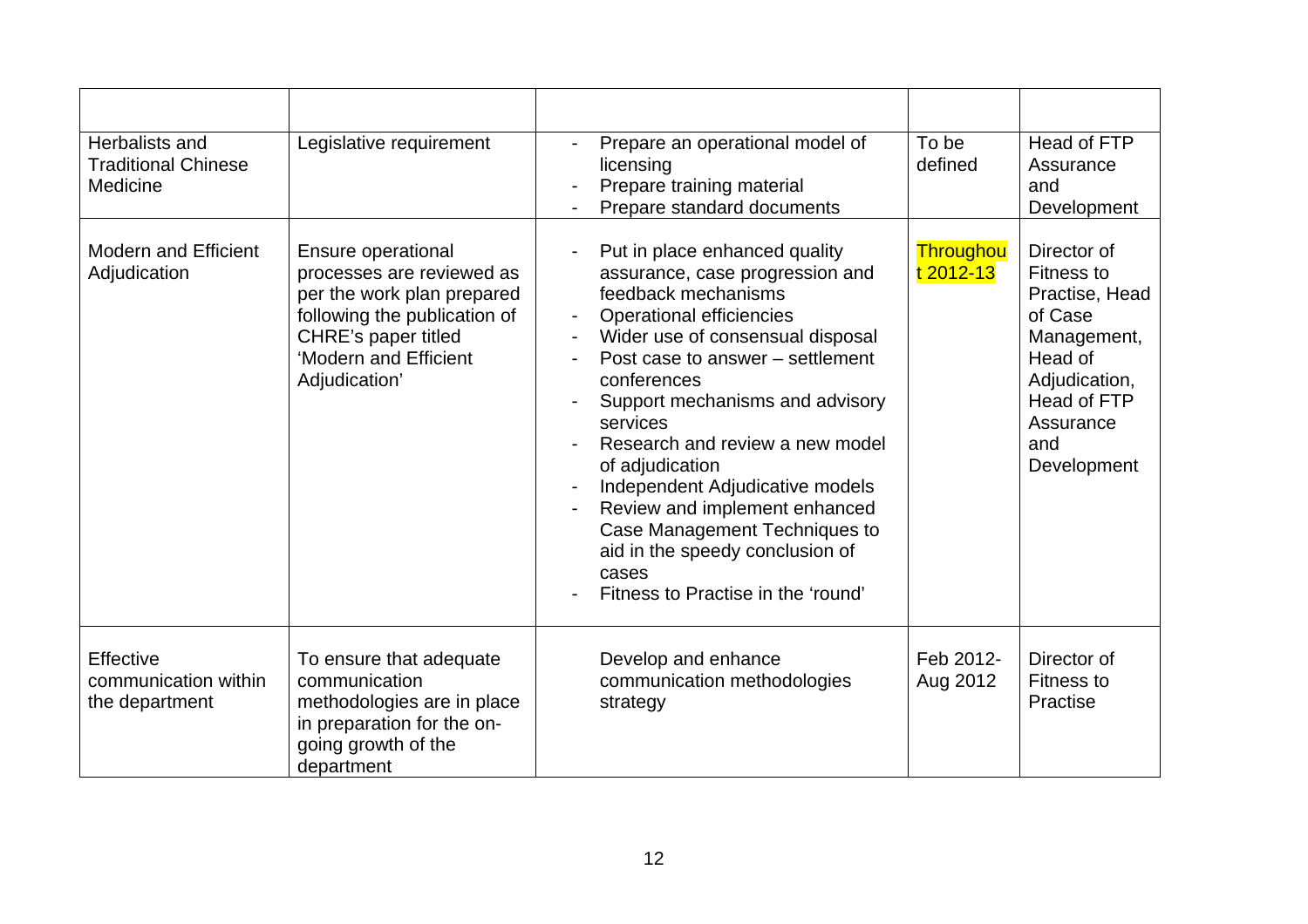### **Consistent and effective decision making**

| <b>Activity</b>                                                                       | <b>Rationale</b>                                                                                                  | <b>Description</b>                                                                                                                                                            | <b>Timescale</b>                 | Role(s)<br>responsible                                                                      |
|---------------------------------------------------------------------------------------|-------------------------------------------------------------------------------------------------------------------|-------------------------------------------------------------------------------------------------------------------------------------------------------------------------------|----------------------------------|---------------------------------------------------------------------------------------------|
| Review of decisions                                                                   | Ensure effective decisions<br>and feedback any learning<br>into policy documents and<br>feedback for stakeholders | Feedback learning from decisions to<br>registrants and stakeholders and<br>incorporate into review of relevant policy<br>documents. Ensure decisions are of a high<br>quality | On-going                         | Head of<br>Adjudication,<br>Hearings<br>Manager,<br>Head of<br>Assurance and<br>Development |
| <b>CHRE</b> learning points                                                           | Ensure cases are<br>appropriately managed and<br>that decisions are well<br>reasoned                              | Review and feedback learning points from<br>CHRE in their section 29 role to improve<br>HPC's processes and procedures and to<br>improve decision making                      | On-going                         | Head of<br>Adjudication,<br>Hearings<br>Manager,<br>Head of<br>Assurance and<br>Development |
| Panel Chair, Legal<br><b>Assessor and Panel</b><br>member review and<br>training days | Ensure effective decision<br>making and that<br>information is properly<br>disseminated                           | Prepare and present review and training<br>days for FTP partners                                                                                                              | On-going                         | All                                                                                         |
| Partner recruitment                                                                   | <b>Ensure sufficient partners</b><br>are in place to deal with<br><b>Fitness to Practise</b><br>hearings          | To assist Partners in the recruitment of<br>panel members in preparation for the<br>transfer of Social Workers                                                                | Dec $'11 -$<br>June '12          | Head of<br>Adjudication,<br>Hearings<br>Manager                                             |
| Partners project                                                                      | Ensure partner systems<br>and processes are fit for<br>purpose                                                    | Contribute to and be part of the project<br>team reviewing partner systems and<br>processes                                                                                   | September<br>2012- March<br>2013 | Head of<br>Adjudication<br>and Head of<br><b>FTP</b>                                        |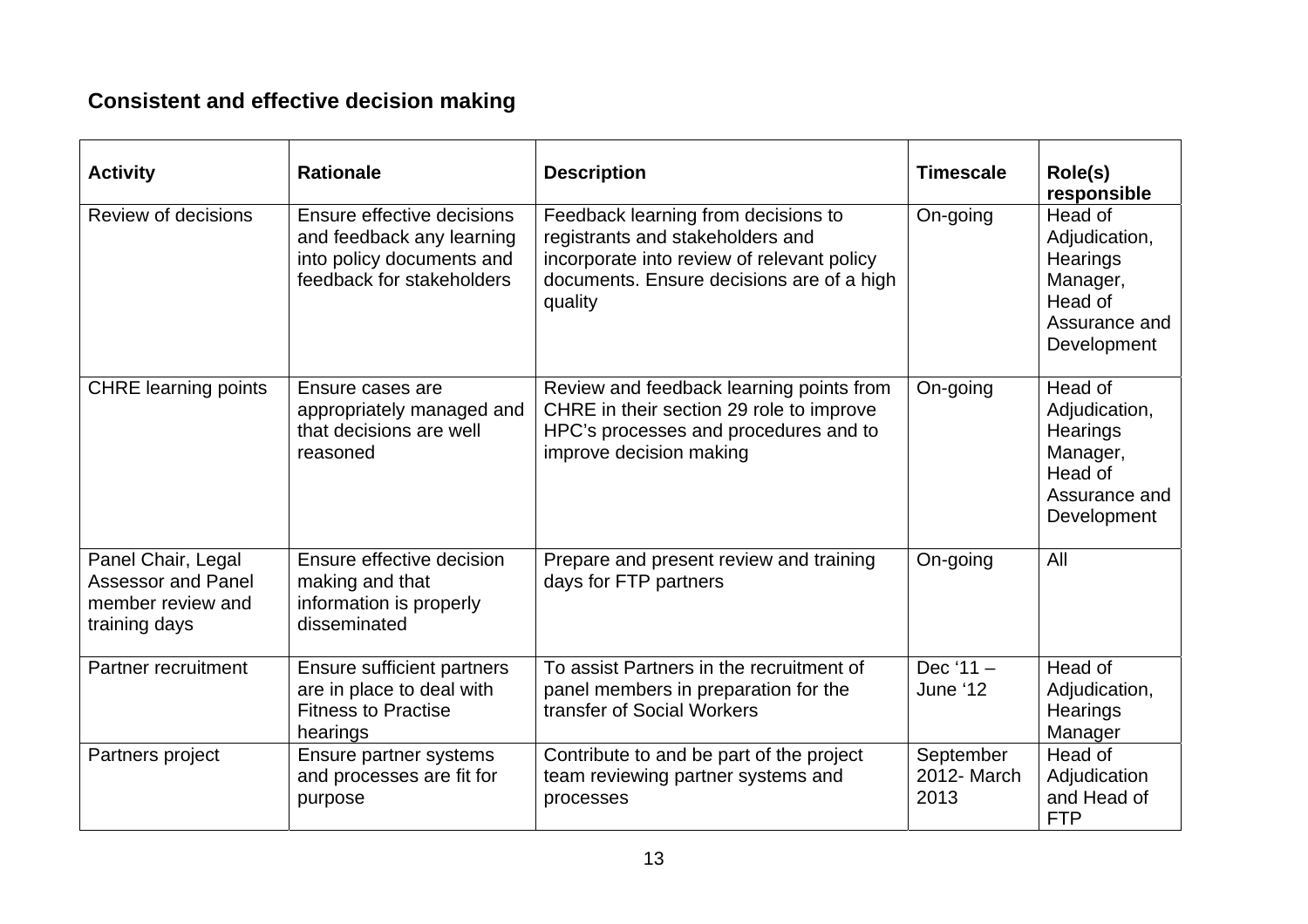| <b>Activity</b> | <b>Rationale</b> | <b>Description</b> | <b>Timescale</b> | Role(s)<br>responsible       |
|-----------------|------------------|--------------------|------------------|------------------------------|
|                 |                  |                    |                  | Assurance and<br>Development |

### **Ensure processes and procedures are working to their best effect**

| <b>Activity</b>                                                                                                                      | <b>Rationale</b>                                                                                                                                                                    | <b>Description</b>                                                                                                                                                                                    | <b>Timescale</b>                | Role(s)<br>responsible                                               |
|--------------------------------------------------------------------------------------------------------------------------------------|-------------------------------------------------------------------------------------------------------------------------------------------------------------------------------------|-------------------------------------------------------------------------------------------------------------------------------------------------------------------------------------------------------|---------------------------------|----------------------------------------------------------------------|
| Operating guidance<br>and standard letters                                                                                           | To aid case management<br>and hearings procedures<br>and to ensure consistency<br>in the handling of all types<br>of cases                                                          | <b>Ensure all Fitness to Practise Operational</b><br>guidance and standard letters are kept up<br>to date, remain fit for purpose and new<br>guidance/ letters are produced as and<br>when necessary. | On-going                        | All                                                                  |
| Review of health and<br>character cases                                                                                              | To review the nature and<br>outcomes of health and<br>character declarations<br>made on admission,<br>readmission and renewal<br>and ensure the process is<br>operating effectively | Review cases managed since the previous<br>review and report findings to the Education<br>and Training Committee                                                                                      | <b>July 2012</b>                | <b>Lead Case</b><br>Manager $-$<br>CT3/<br>Investigations<br>Manager |
| Handling of Data<br><b>Protection Act and</b><br>Freedom of<br>Information Act<br>requests relevant to<br><b>Fitness to Practise</b> | Increasing number of<br>requests                                                                                                                                                    | Ensure the department has a clear and<br>consistent approach to the management of<br>such requests and ensure evidence is<br>managed in accordance with those<br>principles                           | On-going                        | Investigations<br>Manager                                            |
| Alternative<br>mechanisms to resolve<br>disputes                                                                                     | As agreed by Council in<br>October 2011                                                                                                                                             | Stakeholder engagement<br>Stakeholder meetings<br>Communication plan<br>Prepare operational pilot                                                                                                     | February $-$<br>October<br>2012 | Director of<br>Fitness to<br>Practise,<br>Head of<br>Assurance       |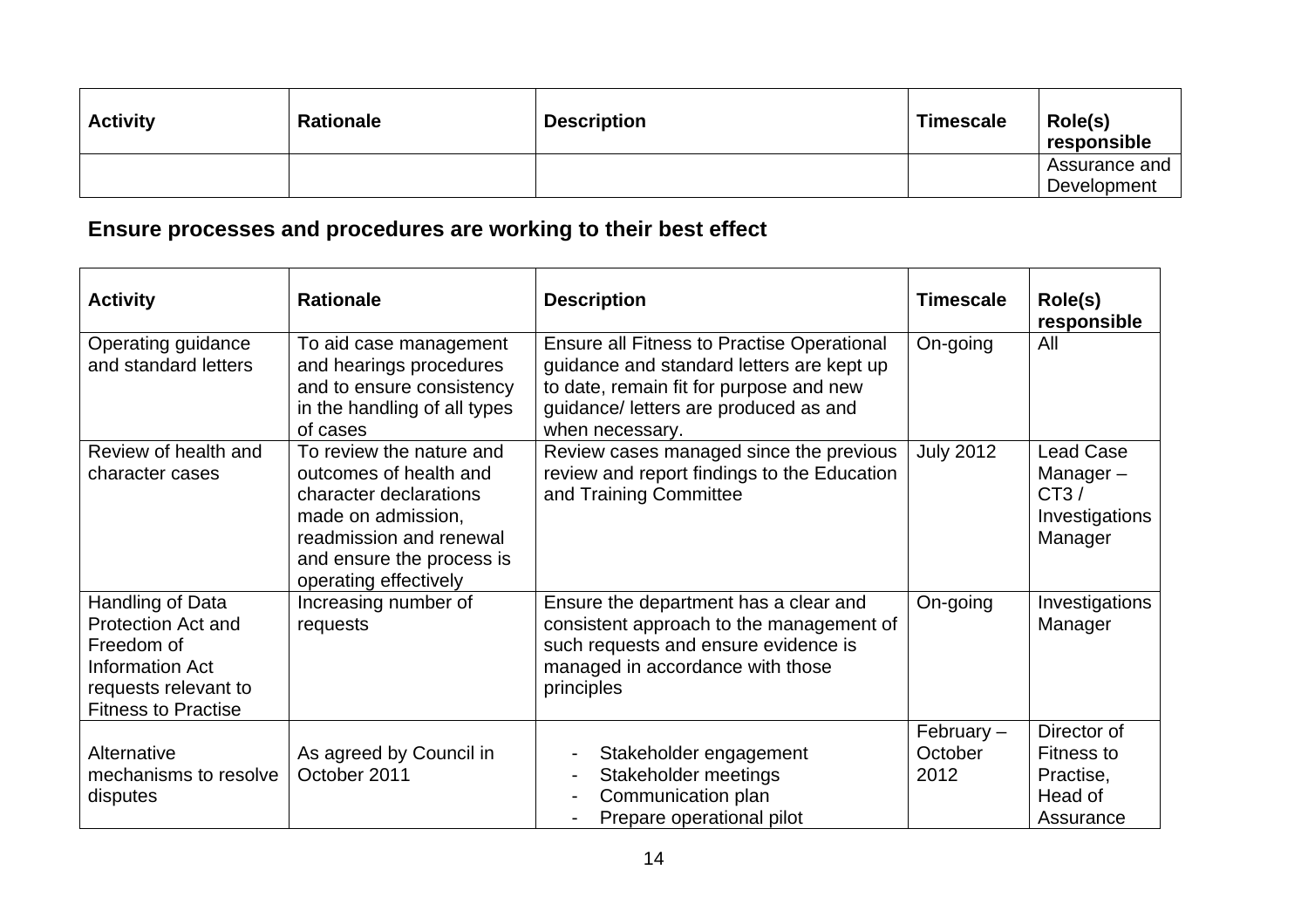| <b>Activity</b>                                                                                      | <b>Rationale</b>                                                                                                                                                       | <b>Description</b>                                                                                                                                                                                 | <b>Timescale</b>                        | Role(s)<br>responsible                                                         |
|------------------------------------------------------------------------------------------------------|------------------------------------------------------------------------------------------------------------------------------------------------------------------------|----------------------------------------------------------------------------------------------------------------------------------------------------------------------------------------------------|-----------------------------------------|--------------------------------------------------------------------------------|
|                                                                                                      |                                                                                                                                                                        | Implement operational pilot                                                                                                                                                                        |                                         | and<br>Development                                                             |
| Feedback mechanisms                                                                                  | To continue to provide<br>clear communication and<br>use feedback to inform<br>work/ processes - linked to<br>CHRE paper titled 'modern<br>and efficient adjudication' | Develop questionnaires to send to<br>registrants and complainants and look at<br>whether we can improve communication to<br>those involved in the process                                          | April - July<br>2012                    | Head of<br>Adjudication<br>and Head of<br>Assurance<br>and<br>Development      |
| Research on the field<br>of 'public protection'                                                      | To explore the field of<br>'public protection' in<br>regulation and gather an<br>evidence base to assist in<br>informing future work and<br>current processes          | Commission a research brief<br>$\overline{\phantom{0}}$<br>Commission a regulatory case law<br>$\blacksquare$<br>history<br>Plan a seminar on the topic to be<br>attended by relevant stakeholders | April 2012-<br><b>March 2013</b>        | Director of<br><b>Fitness to</b><br>Practise                                   |
| Research any links<br>between drink-drive/<br>drug related offences<br>and health issues             | As recommended by<br>Committee in October 2012                                                                                                                         | Conduct research to look into whether<br>there is a link between drink-drive/ drug<br>related offences and health. Keep HPC's<br>current process under review                                      | February<br>$2012 -$<br>October<br>2012 | <b>Head of Case</b><br>Management,<br>Head of<br>Assurance<br>and<br>Devopment |
| Continue to conduct<br>relevant audits of case<br>files and review current<br>processes in this area | To ensure there are<br>adequate quality assurance<br>processes in place                                                                                                | Continue to audit case files and look at<br>whether any improvements or adjustments<br>could be made                                                                                               | On-going                                | Head of<br>Assurance<br>and<br>Development                                     |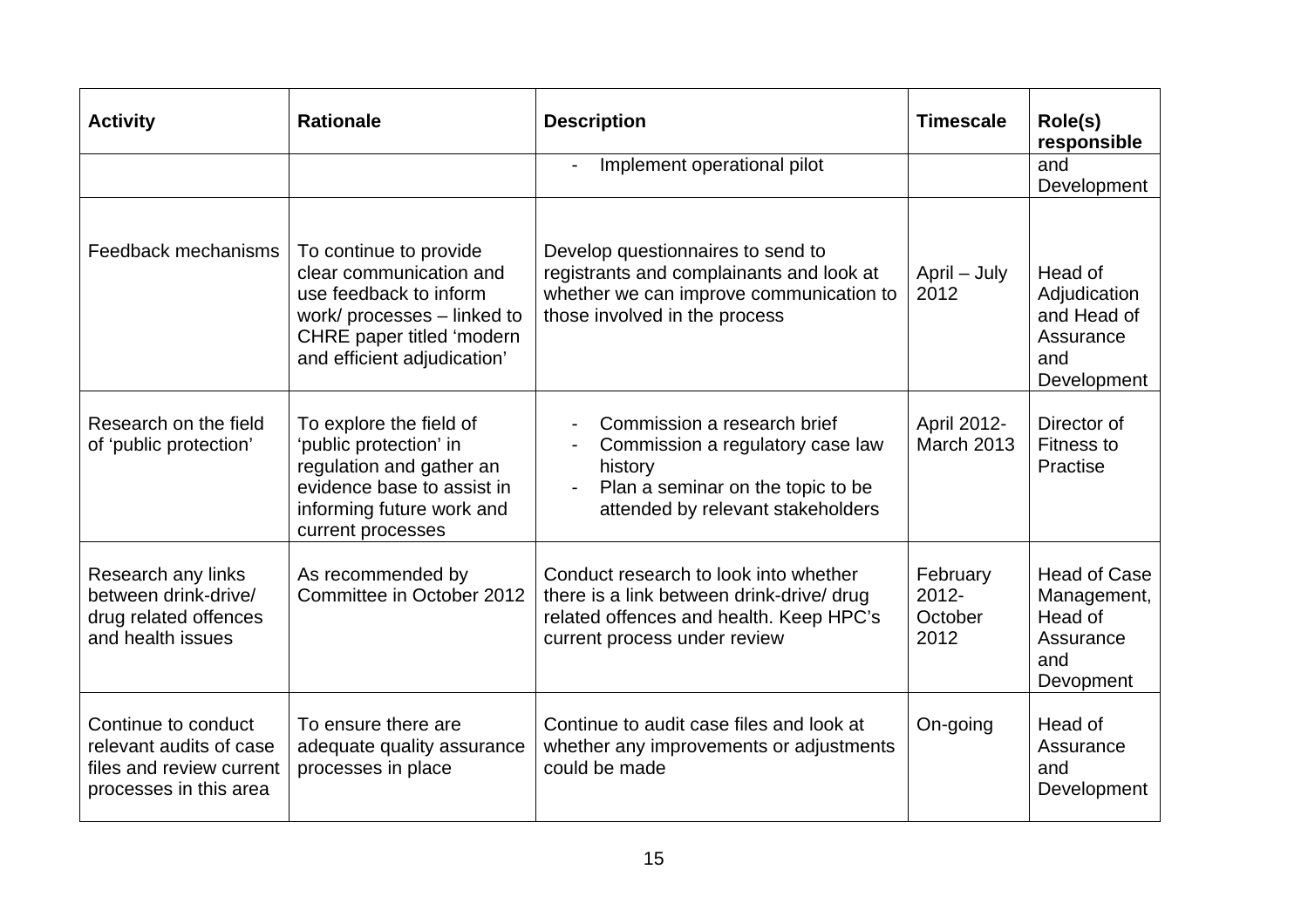| <b>Activity</b>                                                                                       | <b>Rationale</b>                                                                                                                                                                                                                                                                               | <b>Description</b>                                                                                                                                                                                                                                                                                | <b>Timescale</b> | Role(s)<br>responsible                                                                                  |
|-------------------------------------------------------------------------------------------------------|------------------------------------------------------------------------------------------------------------------------------------------------------------------------------------------------------------------------------------------------------------------------------------------------|---------------------------------------------------------------------------------------------------------------------------------------------------------------------------------------------------------------------------------------------------------------------------------------------------|------------------|---------------------------------------------------------------------------------------------------------|
| Continue to review and<br>respond to reports<br>issued by CHRE and<br>other relevant<br>organisations | To ensure that the HPC<br>To continue to review and respond to<br>reports issued by CHRE and other relevant<br>learns from best practice<br>organisations and to present findings to<br>and identifies and<br>committee / council as appropriate<br>addresses any areas of<br>weakness or risk |                                                                                                                                                                                                                                                                                                   | On-going         | Director of<br>Fitness to<br>Practise,<br><b>Head of Case</b><br>Management,<br>Head of<br>Adjudication |
| On-going engagement<br>with CQC and<br>identification of cases<br>suitable for referral               | To ensure the HPC is<br>making appropriate<br>referrals to CQC                                                                                                                                                                                                                                 | On-going<br>How to identify suitable cases<br>Referral criteria<br>Referral form<br>Training for the team                                                                                                                                                                                         |                  | Head of<br>Assurance<br>and<br>Development                                                              |
| Review of the FTP<br>service level standards                                                          | To ensure that the FTP<br>service level standards are<br>accurate, up to date and fit<br>for purpose                                                                                                                                                                                           | Review and update the standards as<br>appropriate                                                                                                                                                                                                                                                 | May 2012         | Investigations<br>Manager                                                                               |
| Departmental training                                                                                 | To ensure the Fitness to<br>Practise team are<br>adequately trained to carry<br>out their roles and that they<br>remain up to date with any<br>operational and legislative<br>changes                                                                                                          | To continue to provide refresher<br>training to the case management<br>and hearings team in the form of<br>FTP workshops<br>Provide training to the fitness to<br>practise team in preparation for the<br>on-boarding of social workers<br>To continue to provide profession<br>specific training | On-going         | All                                                                                                     |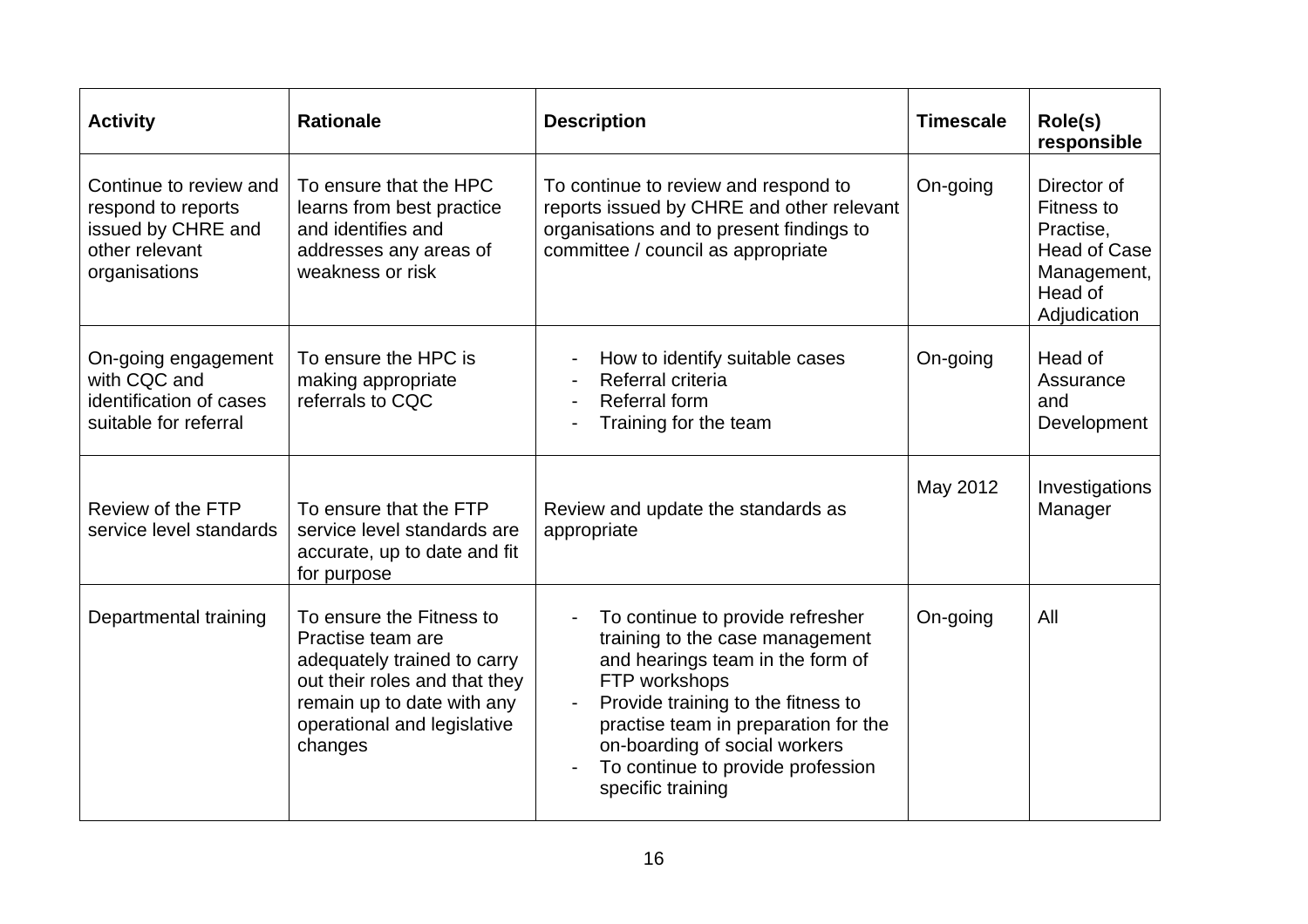# **Ensure Effective Management of Resources**

| <b>Activity</b>                                | <b>Rationale</b>                                        | <b>Description</b>                                                                                                                                                      | <b>Timescale</b> | Role(s)<br>responsible                                               |
|------------------------------------------------|---------------------------------------------------------|-------------------------------------------------------------------------------------------------------------------------------------------------------------------------|------------------|----------------------------------------------------------------------|
| Forecasting and<br>budget management           | Ensure resources are being<br>used to their best effect | On-going forecasting of the number of<br>cases and hearings that are expected<br>and ensure effective controls are in place<br>to manage the fitness to practise budget | On-going         | Director of<br>Fitness to<br>Practise                                |
| Production of monthly<br>management statistics | Ensure adequate<br>resourcing and forecast              | Monthly reporting on key FTP statistics to<br>review statistics in line with forecast                                                                                   | On-going         | Director of<br>Fitness to<br>Practise, Head<br>of Case<br>Management |
|                                                |                                                         |                                                                                                                                                                         |                  |                                                                      |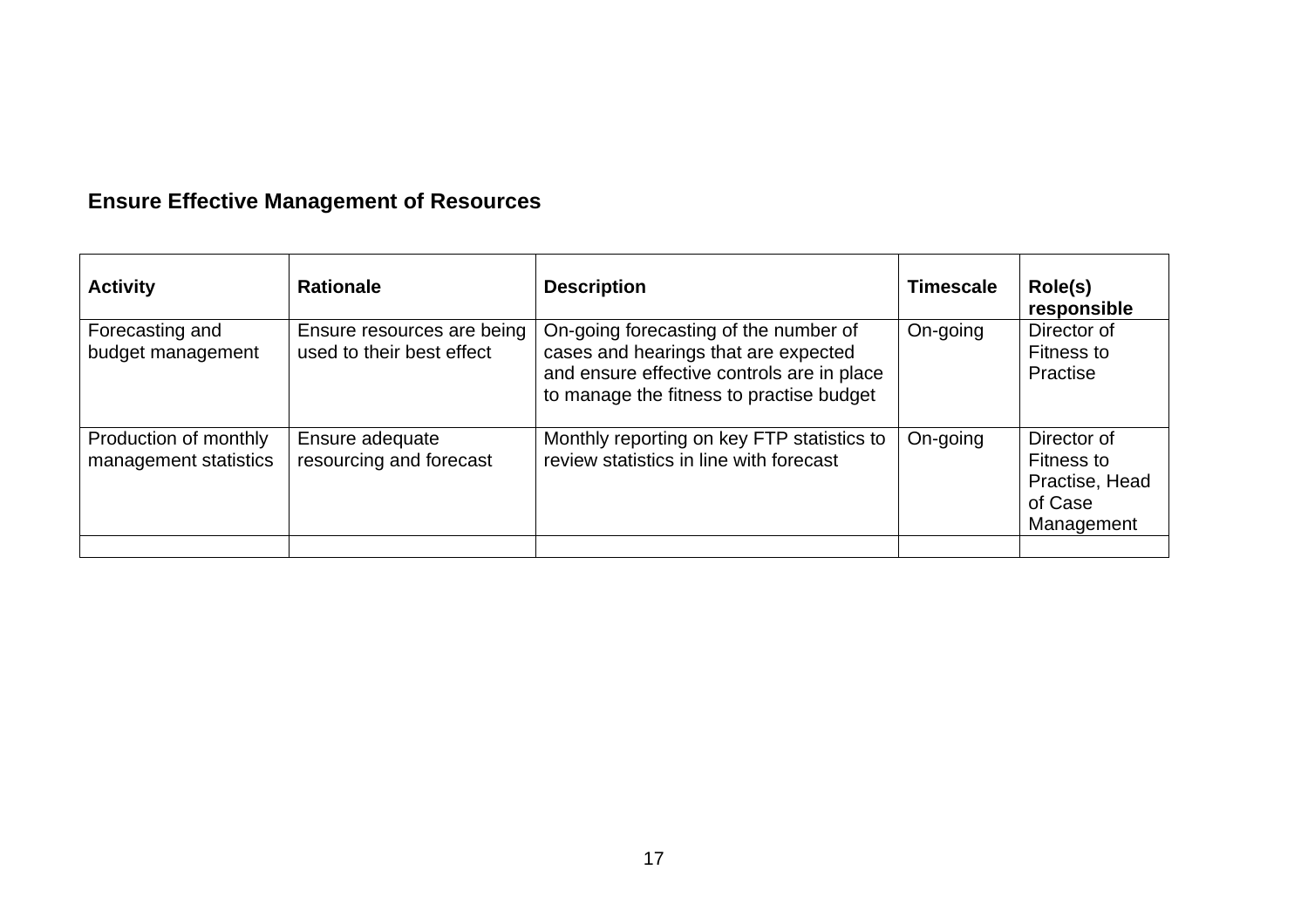

### **Fitness to Practise Department work plan update 2011-2012**

### **Ensure accessibility and improve communication and information provision**

| <b>Activity</b>                                    | <b>Timescale</b>                  | <b>Progress Report</b>                                                                                                                                                                                                                                                                                                                                                                                                   |
|----------------------------------------------------|-----------------------------------|--------------------------------------------------------------------------------------------------------------------------------------------------------------------------------------------------------------------------------------------------------------------------------------------------------------------------------------------------------------------------------------------------------------------------|
| Easy Read brochure                                 | October<br>$2011 -$<br>April 2012 | The 'Easy Read' publication was launched in July 2011. This publication which<br>provides key information about who we register, what types of cases we can and<br>cannot consider and how to make a complaint. It is intended for service users who<br>have communication or learning difficulties and those who work with them. The<br>publication can be found at http://www.hpc-uk.org/publications/index.asp?id=482 |
| <b>Fitness to Practise</b><br><b>Annual Report</b> | April-<br>September<br>2011       | The FTP Annual report was approved by the Council at its meeting in July 2011 and<br>published in September 2011                                                                                                                                                                                                                                                                                                         |
| <b>Practice Notes</b>                              | Ongoing                           | In the YTD (February 2011) new or updated practice notes on the following topics<br>have been approved by Council:<br>Article $30(2)$<br>Standard of Acceptance for Allegations<br>Case to Answer                                                                                                                                                                                                                        |
| Attendance at<br><b>Employer events</b>            | $July -$<br>November<br>2011      | The cycle of employer events for 2011-12 began in July 2011 with events taking<br>place in Birmingham and Liverpool. Further events took place in October 2011 in<br>London, Cardiff, Edinburgh and Belfast. Attendance at both events was in excess of<br>80. The events gave delegates an opportunity to ask questions and consider seven                                                                              |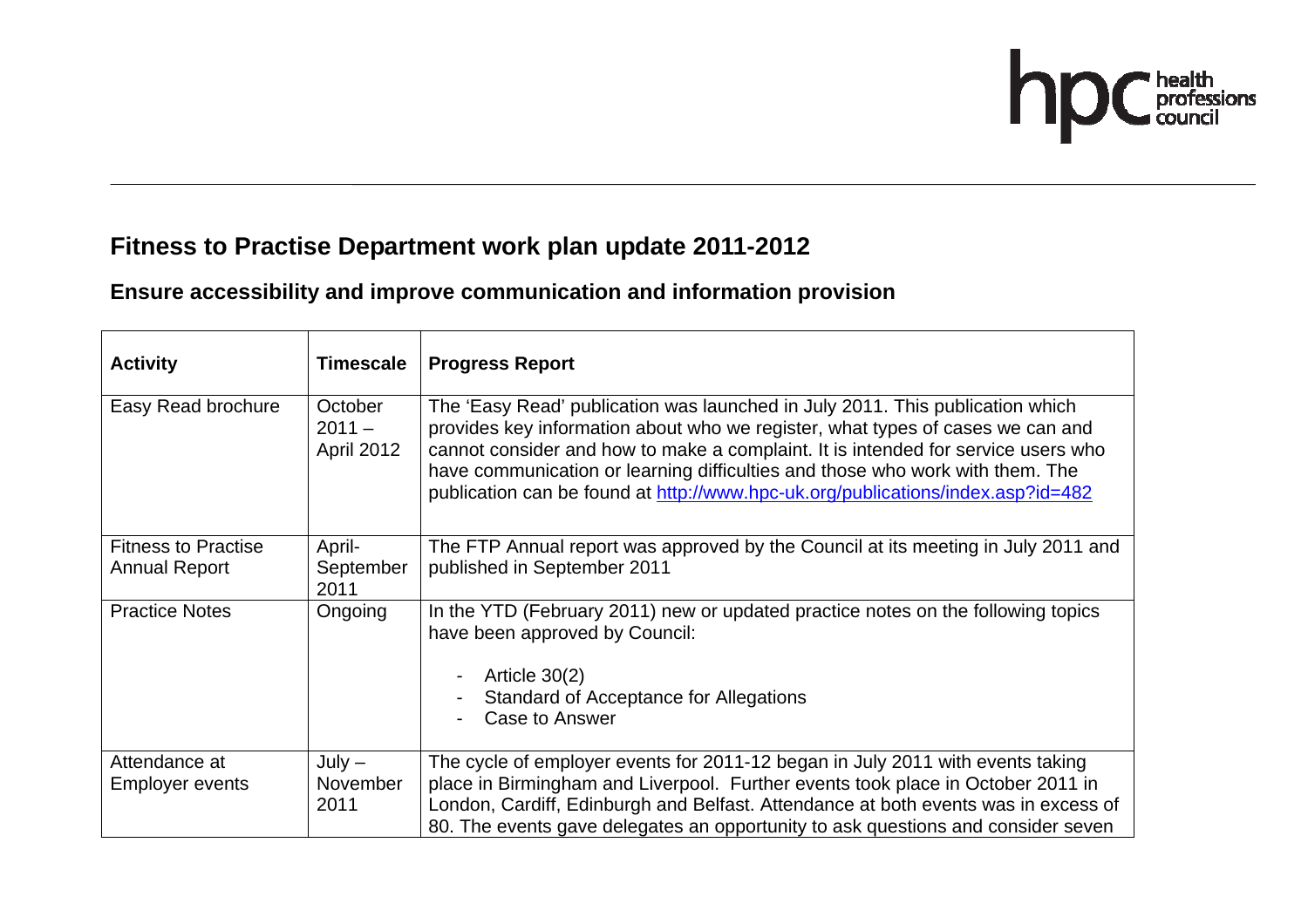| <b>Activity</b> | ∣ Timescale ∣ Progress Report                                             |
|-----------------|---------------------------------------------------------------------------|
|                 | fitness to practise case studies about when to refer a matter to the HPC. |

# **Effective Management and Development of Legislative and New Operational requirements**

| <b>Activity</b>                                              | <b>Timescale</b>                                       | <b>Progress Report</b>                                                                                                                                                                                                                                                             |
|--------------------------------------------------------------|--------------------------------------------------------|------------------------------------------------------------------------------------------------------------------------------------------------------------------------------------------------------------------------------------------------------------------------------------|
| Implementation of an<br>integrated case<br>management system | <b>June 2009</b><br>- February<br>2011<br>(revised)    | Please see separate paper on the FTP Committee agenda for February 2012                                                                                                                                                                                                            |
| Transfer of the<br><b>General Social Care</b><br>Council     | September<br>$2010 -$<br><b>July 2012</b><br>(revised) | Work continues with the GSCC Conduct team as to the handover requirements of<br>cases. Analysis has been done as to the resources required to manage the conduct<br>case load. Data needs have also been finalised.                                                                |
|                                                              |                                                        | The GSCC and the HPC have also prepared a joint paper for the Department of<br>Health setting out how the HPC can provide advice to guidance to the GSCC on<br>case files in advance of the transfer. Work is underway to implement the operational<br>requirements of that paper. |
|                                                              |                                                        | The Executive are preparing papers for consideration by the Council on:                                                                                                                                                                                                            |
|                                                              |                                                        | the revisions required to the prosecutions policy;<br>the revisions required to the health and character policy; and<br>the approach to take to open GSCC student conduct cases.<br>Over the next few months, relevant documentation and training material will be<br>prepared.    |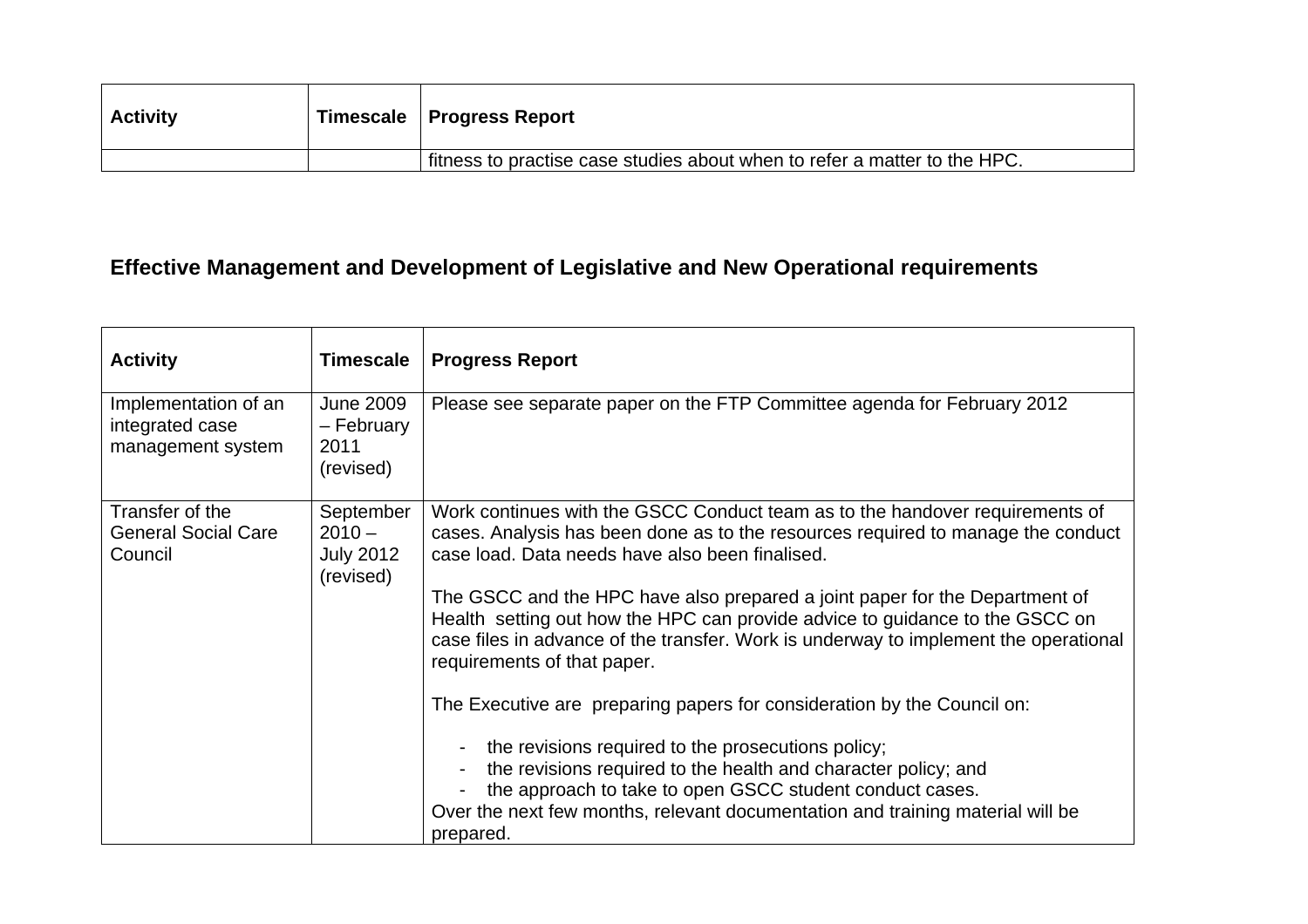| Implementation of the<br>requirements of the<br>Protection of<br>Vulnerable Groups and<br>Safeguarding<br>Vulnerable Groups act                           | Ongoing              | The work in this area continues.                                                          |
|-----------------------------------------------------------------------------------------------------------------------------------------------------------|----------------------|-------------------------------------------------------------------------------------------|
| Review the approach<br>the FTP team take<br>towards Freedom of<br>Information Act and<br>Data Protection Act<br>requests including<br>evidence management | April – July<br>2011 | This work has been put on hold pending the delivery of the FTP case management<br>system. |

### **Consistent and effective decision making**

| <b>Activity</b>                                                      | <b>Timescale</b> | <b>Progress Report</b>                                                                                                                                                                                                                                                                                                                                                                                                   |
|----------------------------------------------------------------------|------------------|--------------------------------------------------------------------------------------------------------------------------------------------------------------------------------------------------------------------------------------------------------------------------------------------------------------------------------------------------------------------------------------------------------------------------|
| Panel Chair, Legal<br><b>Assessor and Panel</b><br>Member review and | Ongoing          | Training for new panel members has taken place, with refresher training for<br>existing panel members also taking place in the period.                                                                                                                                                                                                                                                                                   |
| training days                                                        |                  | Panel Chair and Legal Assessor review days took place in June and July 2011<br>respectively.                                                                                                                                                                                                                                                                                                                             |
| Monitor updates in<br>regulatory law                                 | Ongoing          | Any changes to regulatory case law are reflected in practice notes, the indicative<br>sanctions policy and other policy documents                                                                                                                                                                                                                                                                                        |
| Quarterly newsletter<br>for fitness to practise<br>partners          | Ongoing          | Newsletters were issued to all fitness to practise partners in April, July, October<br>2011 and January 201                                                                                                                                                                                                                                                                                                              |
| <b>CHRE</b> learning points                                          | Ongoing          | In accordance with section 29 of the NHS Reform and Healthcare Professions Act<br>2002, CHRE can refer decisions made by final hearing panels if they feel the<br>decision was under prosecuted or unduly lenient. CHRE also issue learning points<br>which may arise out of the course of their review. The FTP Committee considered<br>a paper reviewing the learning points received by HPC at its meeting in October |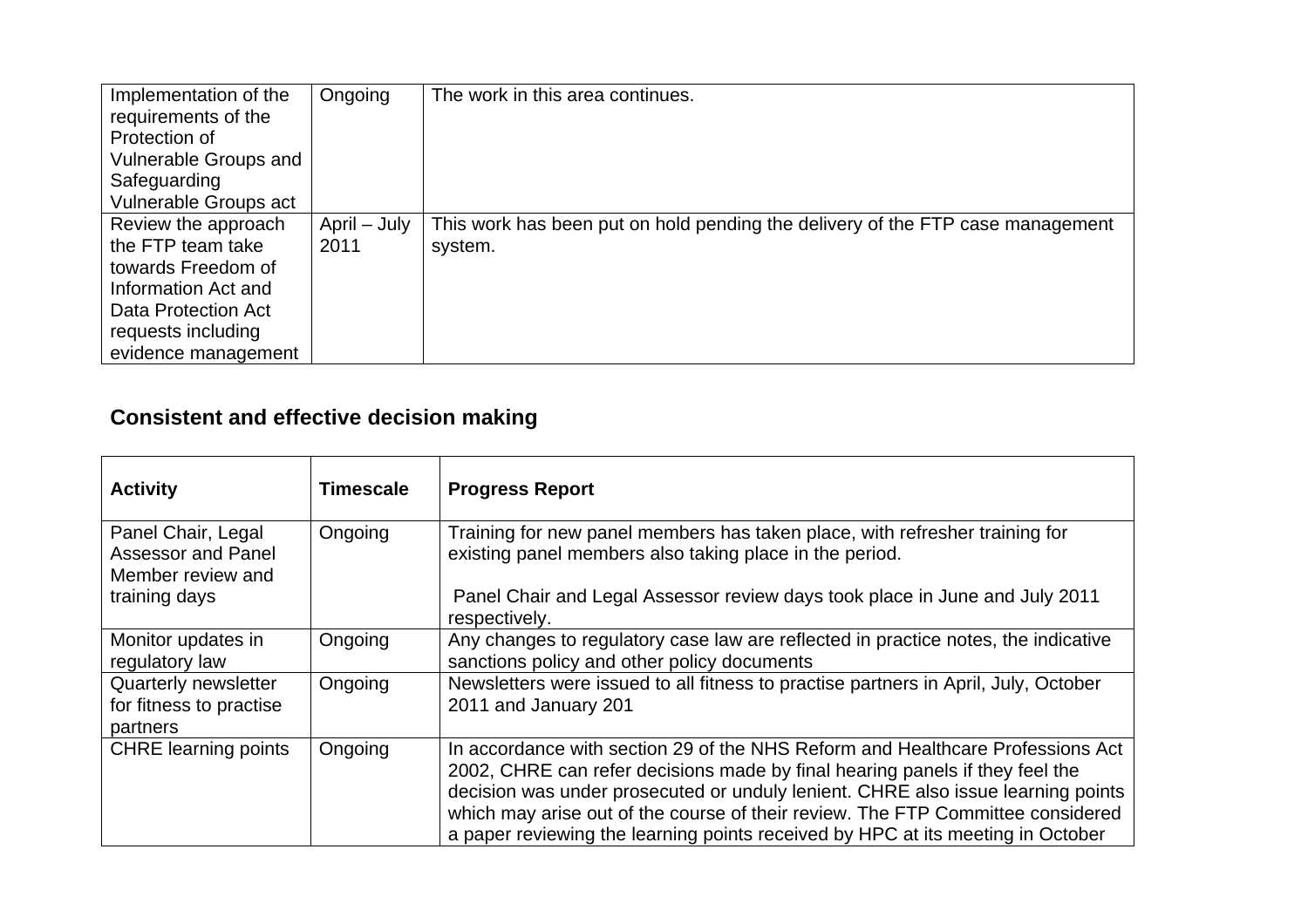| <b>Activity</b>                      | <b>Timescale</b> | <b>Progress Report</b>                                                                                                                                                                                                                                                                                                                                                                                                                                      |
|--------------------------------------|------------------|-------------------------------------------------------------------------------------------------------------------------------------------------------------------------------------------------------------------------------------------------------------------------------------------------------------------------------------------------------------------------------------------------------------------------------------------------------------|
|                                      |                  | 2011. That paper also set out some of the action taken by the Executive in the<br>light of that review.                                                                                                                                                                                                                                                                                                                                                     |
| Qualitative review of<br>decisions   | Ongoing          | A paper reviewing Investigating Committee decisions was considered by the FTP<br>Committee in May 2011 with recommendations from that work being taken<br>forward by the Executive. The FTP Committee is due to consider a further paper<br>reviewing decisions made by the Investigating Committee between April and May<br>2011 at its meeting in February 2012 A paper on final hearing decisions was<br>considered by the FTP Committee in October 2011 |
| Review not well<br>founded decisions | Ongoing          | The FTP Committee considered a paper reviewing not well founded decisions at<br>its meeting in October 2011. That paper also set out a range of activity which the<br>Executive is in the process of taking forward.                                                                                                                                                                                                                                        |
| Adjourned/Postponed<br>hearings      | Ongoing          | The FTP Committee considered a paper reviewing not well founded decisions at<br>its meeting in October 2011. That paper also set out a range of activity which the<br>Executive is in the process of taking forward.                                                                                                                                                                                                                                        |

# **Ensure processes and procedures are working to their best effect;**

| <b>Activity</b>                                           | <b>Timescale</b>                        | <b>Progress report</b>                                                                                                                                                                                                                                                                                                                                                                                                                                                             |
|-----------------------------------------------------------|-----------------------------------------|------------------------------------------------------------------------------------------------------------------------------------------------------------------------------------------------------------------------------------------------------------------------------------------------------------------------------------------------------------------------------------------------------------------------------------------------------------------------------------|
| Alternative methods to<br>resolve complaints/<br>disputes | February<br>$2011 -$<br>October<br>2011 | FTP Committee considered a paper at its meeting in May 2011 setting ways in<br>which HPC use alternative mechanisms to resolve disputes in its processes. A<br>stakeholder event took place in May 2011.<br>The Executive engaged Ipsos MORI to undertake further research on the topic.<br>The FTP Committee and Council considered papers on the topic at their respective<br>meetings in October 2011 with a decision made by the Council to proceed with a<br>mediation pilot. |
| Review Investigating                                      | <b>April 2011</b>                       | A process is now in place by which some registrant panel members contribute to                                                                                                                                                                                                                                                                                                                                                                                                     |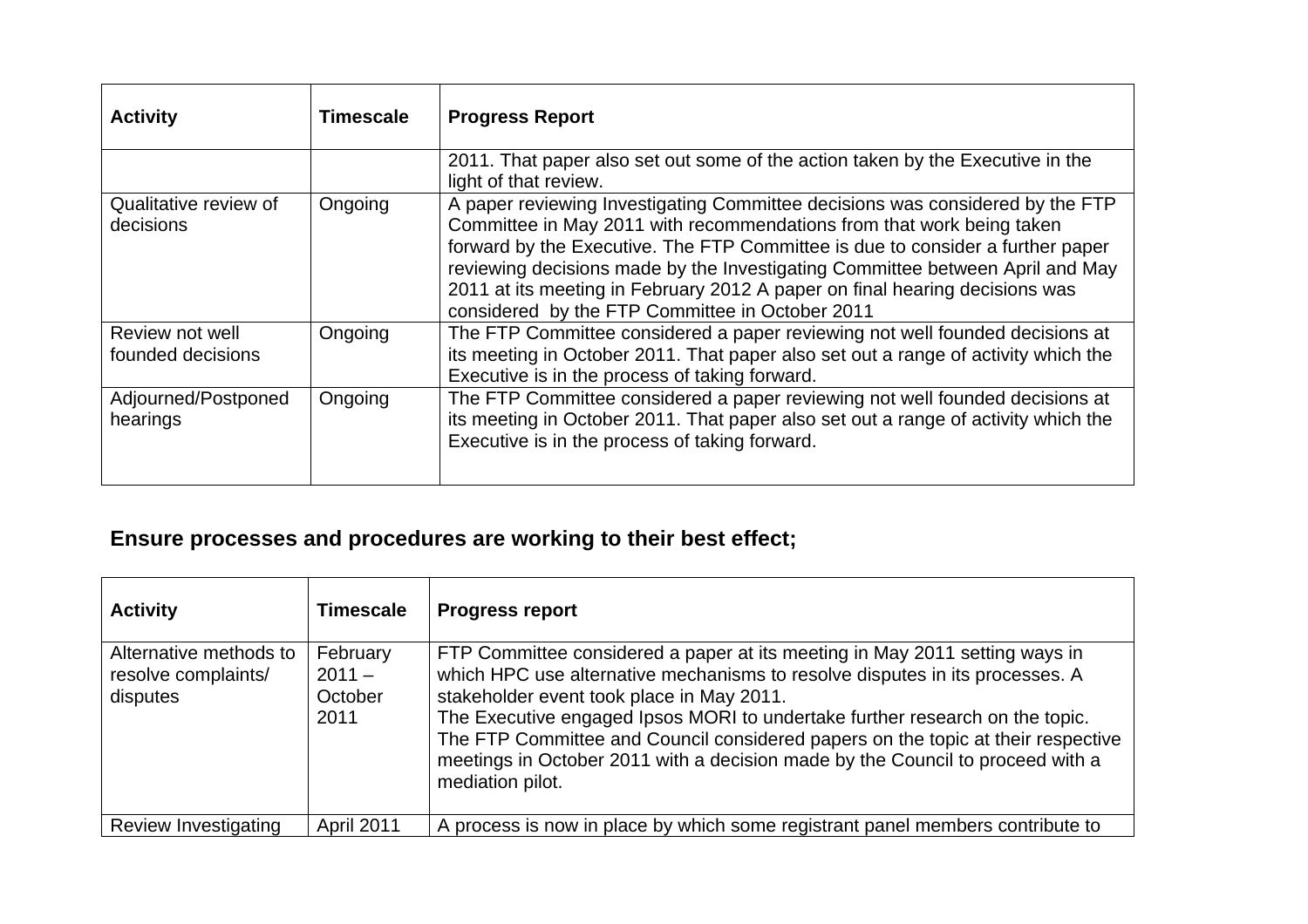| <b>Activity</b>                                                                | <b>Timescale</b>    | <b>Progress report</b>                                                                                                                                                                                                                                                                                                                                                                                                                                                                                                                                                                                                                                                                             |
|--------------------------------------------------------------------------------|---------------------|----------------------------------------------------------------------------------------------------------------------------------------------------------------------------------------------------------------------------------------------------------------------------------------------------------------------------------------------------------------------------------------------------------------------------------------------------------------------------------------------------------------------------------------------------------------------------------------------------------------------------------------------------------------------------------------------------|
| Committee decision<br>making approach                                          |                     | the decision making of Investigating Committee panels via the telephone. Between<br>April and December 2011 approximately 30 per cent of Investigating Committee<br>panels held using this mechanisms                                                                                                                                                                                                                                                                                                                                                                                                                                                                                              |
| Review and update<br>approach taken to<br>confidentiality and<br>data security | April - May<br>2011 | Operating guidance has been produced and training provided to the team                                                                                                                                                                                                                                                                                                                                                                                                                                                                                                                                                                                                                             |
| Implement new<br>decision making<br>template for final<br>hearing              | <b>July 2011</b>    | The decision making template for final hearings has been reviewed and updated<br>and is now in use at Final hearings                                                                                                                                                                                                                                                                                                                                                                                                                                                                                                                                                                               |
| <b>Operating Guidance</b><br>and decision making<br>templates                  | Ongoing             | The following operating guidance has been produced:<br>Confidentiality and information security<br>Discontinuance of proceedings<br><b>Restoration to the Register</b><br>The following templates have been reviewed or updated:<br>Over 400 documents have been reviewed for migration into the case Management<br>system<br>The following list of operating guidance is due for review by the end of the financial<br>year:<br>All operating guidance as set out below has been reviewed and is due to be signed<br>off in February 2012 in preparation for the roll out of the case management system:<br>Initial enquiries and case management<br>Miscellaneous cases<br><b>File Structure</b> |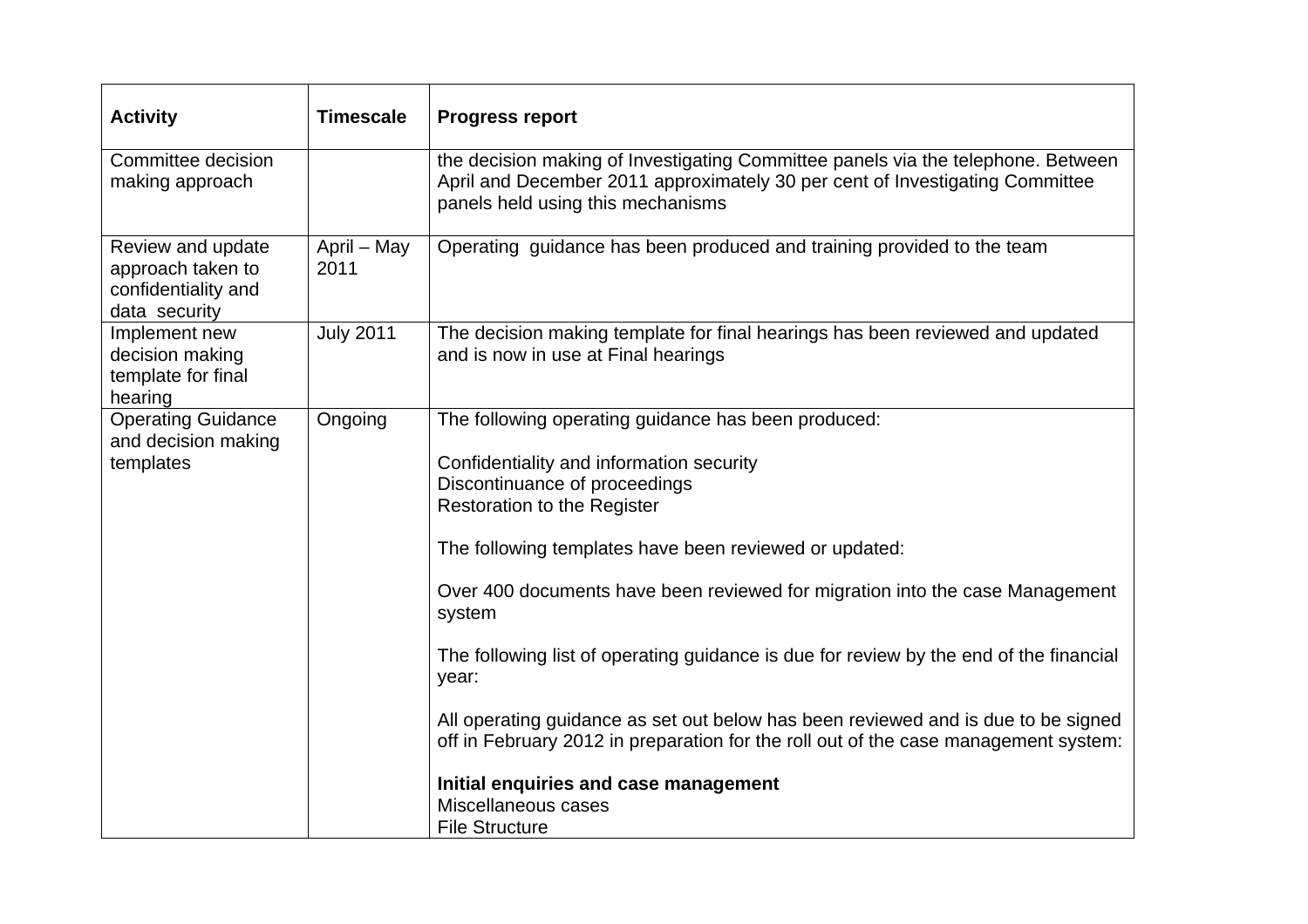| <b>Activity</b> | <b>Timescale</b> | <b>Progress report</b>                                                  |
|-----------------|------------------|-------------------------------------------------------------------------|
|                 |                  | <b>Education complaints</b>                                             |
|                 |                  | Watchlist<br>Vexatious complaints                                       |
|                 |                  | Risk profiling                                                          |
|                 |                  |                                                                         |
|                 |                  | <b>FTP case investigation</b>                                           |
|                 |                  | Case handling and investigations<br><b>Investigative Report Writing</b> |
|                 |                  | Requiring disclosure of information                                     |
|                 |                  | Taking complaints over the phone                                        |
|                 |                  | Taking complaints in person                                             |
|                 |                  | Instructing and Seeking Advice                                          |
|                 |                  | Instructing Registrant Assessors for ICP                                |
|                 |                  | <b>Obs and ICP stage</b>                                                |
|                 |                  | Three year Rule                                                         |
|                 |                  | Formulating allegations                                                 |
|                 |                  | <b>Case Investigation Reports</b>                                       |
|                 |                  | <b>Attending ICPs</b>                                                   |
|                 |                  | Post case to answer                                                     |
|                 |                  | Disposal of cases by consent                                            |
|                 |                  | Joinder                                                                 |
|                 |                  | Appointing medical assessors at final hearing                           |
|                 |                  | Review of Striking Off Orders: New Evidence and Article 30(7)           |
|                 |                  | <b>Evidence</b>                                                         |
|                 |                  | <b>Physical Evidence Management</b>                                     |
|                 |                  | <b>Obscene Image Storing</b>                                            |
|                 |                  | <b>General reference information</b>                                    |
|                 |                  | Controlled substance                                                    |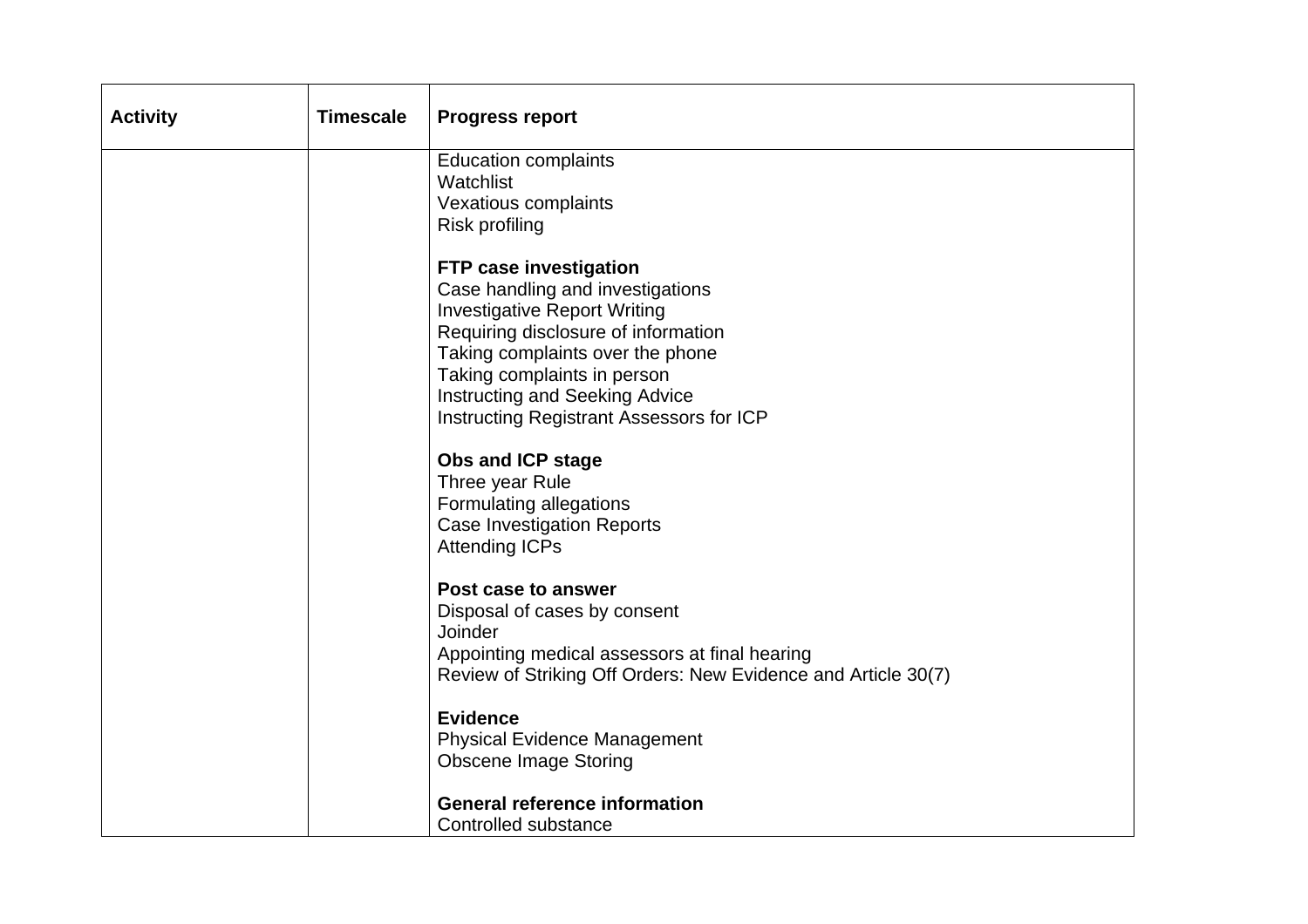| <b>Activity</b> | <b>Timescale</b> | <b>Progress report</b>                                                                                                                                                                                                                                        |
|-----------------|------------------|---------------------------------------------------------------------------------------------------------------------------------------------------------------------------------------------------------------------------------------------------------------|
|                 |                  | Binding Over and Discharge by Criminal Courts                                                                                                                                                                                                                 |
|                 |                  | <b>Police Station Paramedics</b>                                                                                                                                                                                                                              |
|                 |                  | <b>Witnesses</b><br><b>Witness interviews</b><br>Witness management<br><b>Witness statements</b>                                                                                                                                                              |
|                 |                  | <b>Hearings</b><br>Handling the purchase of religious books<br>Risk Management for hearings<br>Sending late documents to panels and legal assessors<br><b>Presenting Officer Guidance</b><br><b>Public or Private Hearings</b><br><b>Adjournment Requests</b> |
|                 |                  | <b>Prosecution</b><br><b>Protection of Title Offences</b><br>POT field visits<br><b>Protection of Function</b><br>Misuse of HPC logo                                                                                                                          |
|                 |                  | <b>Heath and character</b><br><b>Health and Character</b>                                                                                                                                                                                                     |
|                 |                  | <b>Registration Appeals</b><br><b>Registration Appeals</b>                                                                                                                                                                                                    |
|                 |                  | <b>Contact with other bodies</b>                                                                                                                                                                                                                              |
|                 |                  | Signposting                                                                                                                                                                                                                                                   |
|                 |                  | <b>Consumer complaints</b>                                                                                                                                                                                                                                    |
|                 |                  | Vetting and Barring referrals                                                                                                                                                                                                                                 |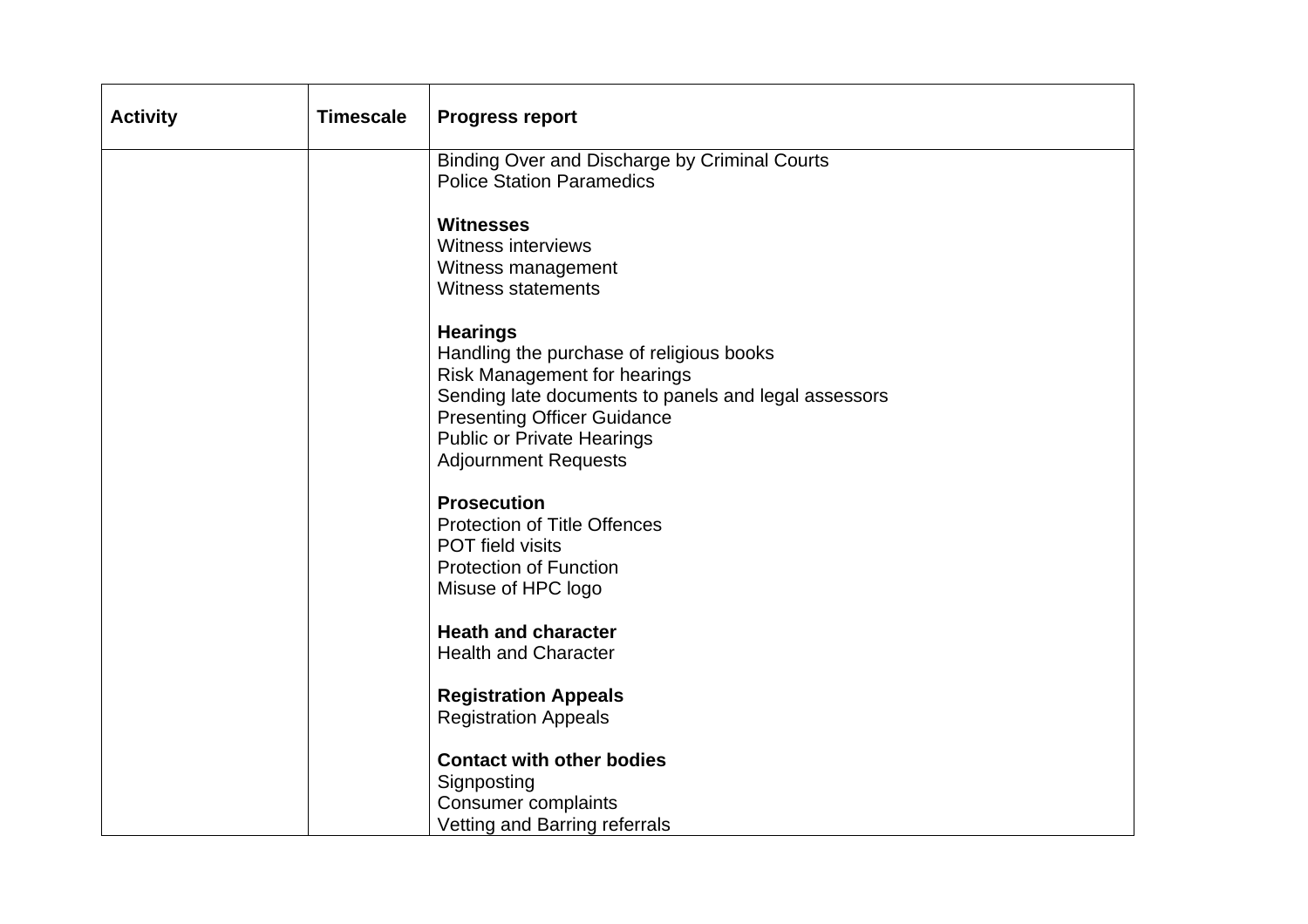| <b>Activity</b>                         | <b>Timescale</b>  | <b>Progress report</b>                                                      |
|-----------------------------------------|-------------------|-----------------------------------------------------------------------------|
|                                         |                   |                                                                             |
| Review of health and<br>character cases | September<br>2011 | This has been delayed pending the completion of the case management system. |

# **Ensure Effective Management of Resources**

| <b>Activity</b>                                          | <b>Timescale</b>  | Role(s)<br>responsible                                                                                                                                                           |
|----------------------------------------------------------|-------------------|----------------------------------------------------------------------------------------------------------------------------------------------------------------------------------|
| Ongoing recruitment<br>of partners                       | Ongoing           | Recruitment for new partners has taken place.                                                                                                                                    |
|                                                          |                   | Recruitment for those partners required for the transfer of the regulatory functions<br>of the GSCC began in September 2011 with all social worker panel member roles<br>filled. |
|                                                          |                   | Recruitment for new panel chairs has began and a rolling recruitment process for<br>all of panel member roles will take place on an on-going basis.                              |
|                                                          |                   | The Executive has also reviewed and updated the role briefs for the various partner<br>roles                                                                                     |
| Review "human<br>resources" within the<br>FTP department | <b>April 2011</b> | The FTP team are currently being consulted on proposed reorganisation of the FTP<br>team with the creation of new roles and the amendment of existing posts                      |
| Ongoing Skills audit of<br>the FTP team                  | Ongoing           | This is an ongoing piece of work                                                                                                                                                 |
| Operational<br>Forecasting                               | Ongoing           | This is an ongoing piece of work. The forecast model for 2012-13 is attached to the<br>FTP department work plan 2012-13 as an appendix.                                          |
| <b>Budgetary Controls</b>                                | Ongoing           | This is an ongoing piece of work. The Executive has also finalised the                                                                                                           |